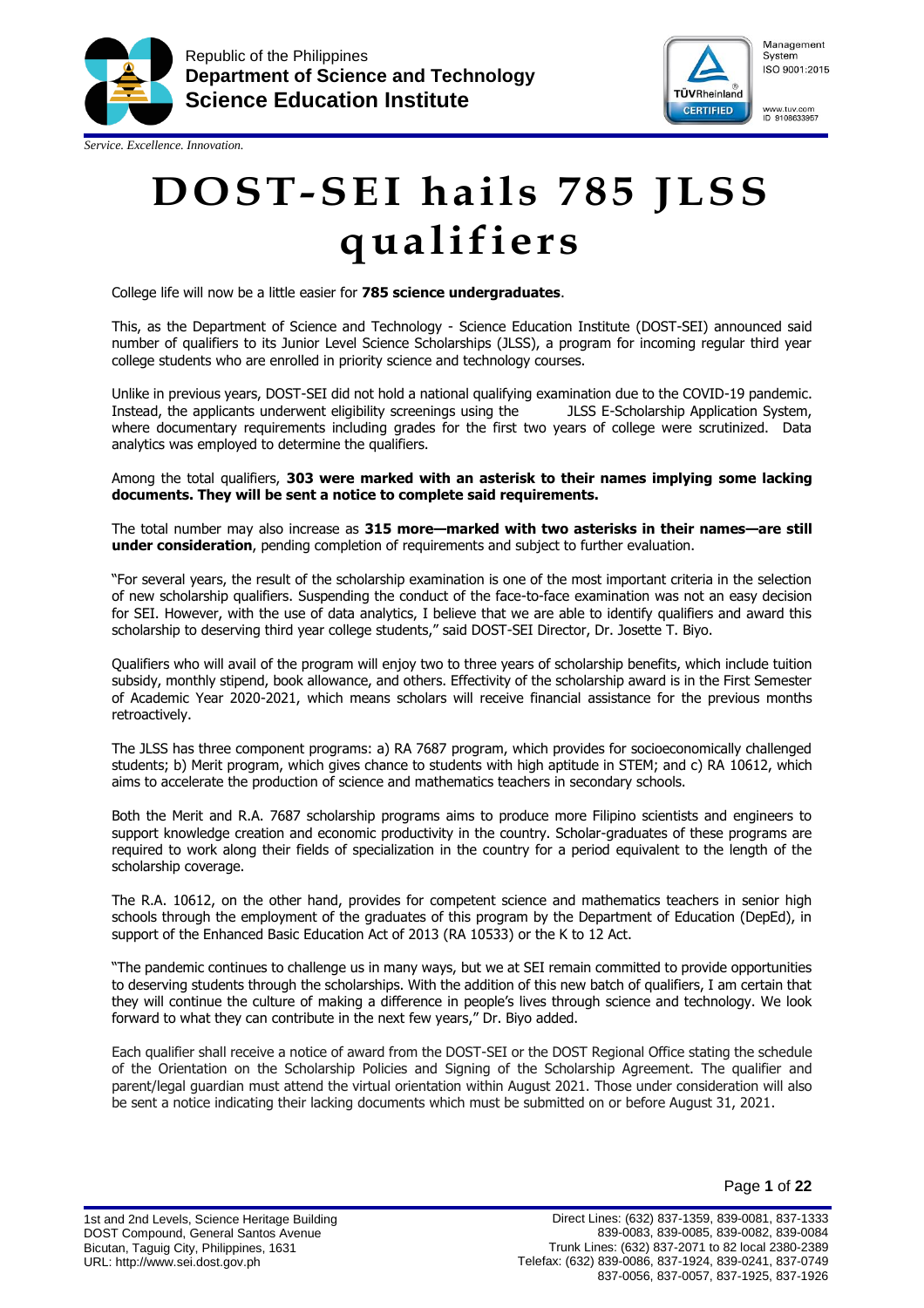

*Service. Excellence. Innovation.*



## **2020 JUNIOR LEVEL SCIENCE SCHOLARSHIPS**

1. ABAD, EINOR JOHN GODFREY LAZO 2. ABAD, MARK ADRIAN RAFANAN 3. ABASOLO, JECILLE MAE DELAPUZ\*\* 4. ABASOLO, KRIZZLE FAITH ANQUE 5. ABAYON, TRIXIE ANN BATOON 6. ABDUL MAJID, ROHAIMAH HADJI ADATU 7. ABDULCADER, NORANIAH SARIFADA\*\* 8. ABINAL, ZAIGI NUHAY\* 9. ABRES, ALYSSA OXALES\*\* 10. ACEDO, GERLIE\*\* 11. ACENAS, JEROME MAGALONA 12. ACIERTO, ROAN JOY AGUSTIN\*\* 13. ACLON, JAN MYRTLE BARRIENTOS\*\* 14. ACUÑA, AARON ED JOSEPH CABADDU 15. AFALLA, JAN DAVID ACOB\* 16. AGAPAY, FE TUMANDA\*\* 17. AGLIBOT, HANNAH ALODIA MORALES\* 18. AGREGADO, JAYPEE BARBOSA\*\* 19. AGRIAM, YANCY CZARIN PANAGSAGAN 20. AGTARAP, JACOB ALTAIR MANGAOIL 21. AGUB, JERHYMA LONGBOY\*\* 22. AGUDILLA, TEODORO JR. CABUYAO\*\* 23. AGUILAR, PAUL CHRISTIAN DUMALI\* 24. AGUILAR, RIANNE QUINIQUITO\*\* 25. AGUNAT, RHOANNE GHIEJYA MEY JUAN 26. AGUSTIN, VINCENT JOHN ESPINOSA\* 27. ALAIZA, TRISHA FAITH CALINGACION 28. ALAO, ALEC LEE\*\* 29. ALARCON, LANCE PATRICK CADIZ 30. ALBACITE, VANESSA CANSANCIO\*\* 31. ALBARDA, HELOISA MANGLICMOT\* 32. ALBARICO, JENNIFER PALLO\* 33. ALBAYDA, ALBRAVE RAPHAEL 34. ALBINA, CHRISTEANE JANNAH MERCADO 35. ALCANTARA, ANDE BARONII ROBREDILLO 36. ALDANA, AERIEL MANALILLI\*\* 37. ALERTA, MARU BARACEROS\* 38. ALFANTE, SAIRA ESPINOSA 39. ALINDAYU, RALPH LAWRENCE TOLENTINO\* 40. ALMAZAN, DORINA JOY CAPIONES\*\* 41. ALMAZAN, LOIS DIANE POTES\* 42. ALTO, MARION ROQUE\* 43. ALVA, TRISHIA MARIE LUNA 44. ALVARINA, JAMIE IGNACIO 45. AMABA, ADRIAN SETH SUN 46. AMAGOS, PRINCES CANDY DELA TORRE\*\* 47. AMID, SAMUEL JR. CESISTA

Page **2** of **22**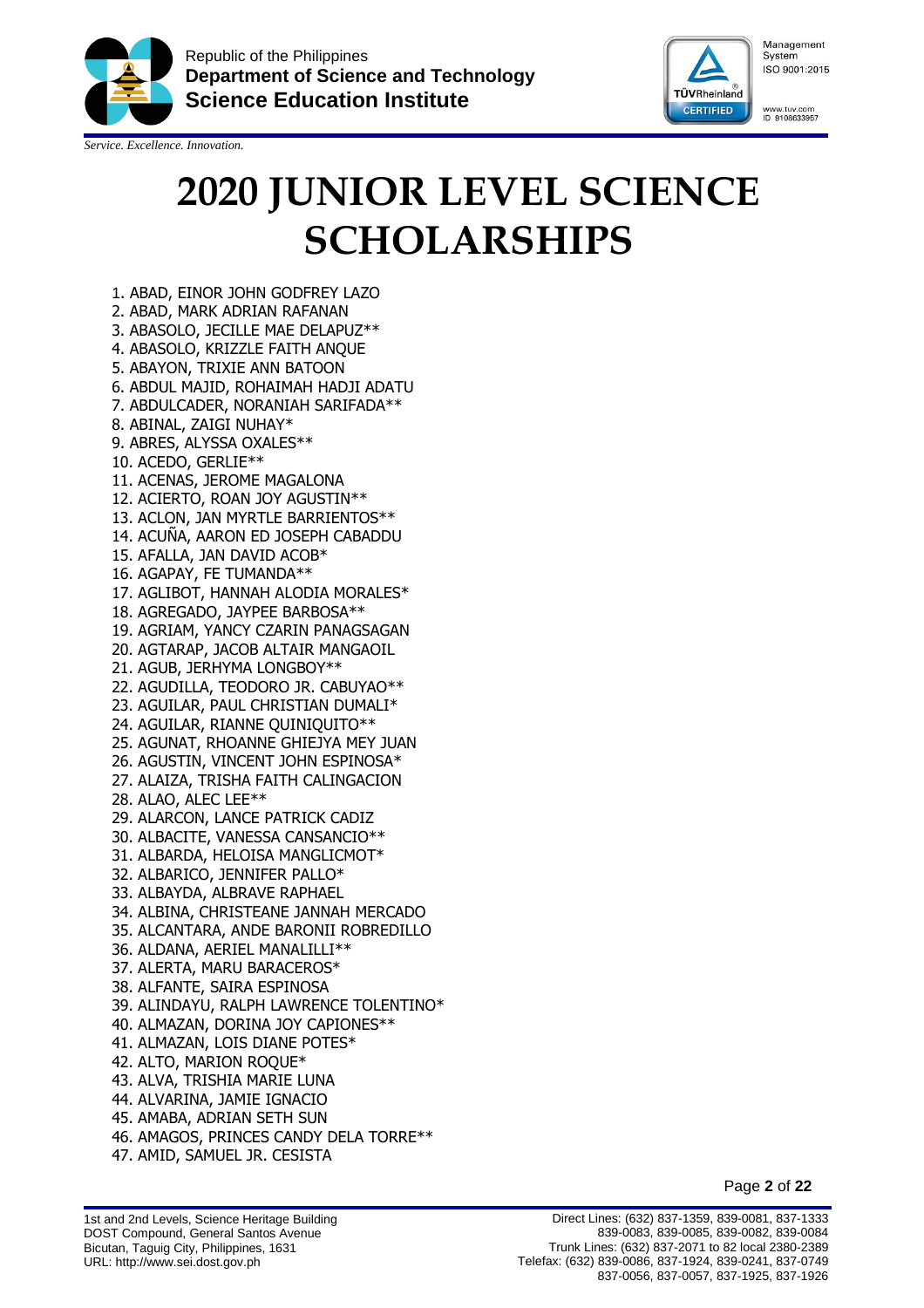



www.tuv.com<br>ID 9108633957

*Service. Excellence. Innovation.*

48. AMOGUIS, ARCHIE ELORSA\*\* 49. AÑAGO, ELLAINE ENDOZO\*\* 50. ANDAL, JEFFREY ILOCTO\*\* 51. ANDAL, STEPHANIE GAYLE BELEN\*\* 52. ANDAYA, JESTER MANAO 53. ANDES, FRANCIS ANJELO MILALLOS\* 54. ANDONG, SHEILA MAE ACADEMIA\* 55. ANGELES, ARRIANE JOY FAURILLO\*\* 56. ANGELES, MILES LYNDON CENTENO\*\* 57. ANICIETE, BRYAN DUSTIN ALCOVENDAS\* 58. AÑONUEVO, ROBIE DEL MUNDO\* 59. ANTONIO, SOPHIA JANELLE SERMON\* 60. APELO, ROCKY MARCIANO 61. AQUINO, DARWIN PANGILINAN\* 62. AQUINO, DONNABEL VILLALUZ\* 63. AQUINO, REY MAR FONTANILLA 64. AQUINO, ROBINA RHAMZ MAS 65. ARANAS, ELLEA KRISTA ZERDA 66. ARBIS, MARY JUDELLE MONTILLANO\* 67. ARBUES, JAN DARRYL PANDIS 68. ARCANGEL, RICALYN CELIS\*\* 69. ARCE, LOREN ANN DUAZO\*\* 70. ARCIAGA, JOHN URSULIN MANUEL\* 71. ARCILLA, JOANNE VERONICA OBIACORO 72. ARELLANO, GERMIE GRACE GENOVA\* 73. ARELLANO, MARIA LUCILLE BELLO\*\* 74. ARES, EARL JOHN DENUNA\* 75. ARES, JAM ROSE BETH MC QUENNA EANA RAMIREZ\*\* 76. ARLANDO, JOHN KEVIN DE GUIA\* 77. AROGANCIA, HONEY BETH TABANAO\*\* 78. ARONG, THERESE MARIE PANCHO\*\* 79. ARRIETA, CLARICE ANN AQUINO 80. ASPA, ANDREA NICOLLE CANLAS\* 81. ASPACIO, LYFHORD CELESTIAL 82. ASTURIAS, GWYNETH DIANNE MARALIT 83. ATIENZA, DANELLE ANCIADO 84. ATIENZA, GWYNETH CLAIRE PADILLA\* 85. ATOPAN, ANGELICA REAMBONANZA\*\* 86. AUSEJO, CHARLES JR. RAMIREZ\*\* 87. AUSTRIA, GRACELYN GUNO\* 88. AUSTRIA, RIZZA DANNA GONZALES\* 89. AUTENCIO, MA. CRYCEL DELGADO\*\* 90. AYAD, MARIA CRISTINA BESMONTE 91. AYAGAN, MARIE ABEGAIL PORTILLO\*\* 92. AYING, JOVELYN YUCADA\* 93. AYON, LENZ IRVIN 94. AYSON, JOHANNA LEAL LAROCO 95. AYSON, VILA JANELLA TUMARU 96. BABOR, MERAMOLIN ABAPO\*\* 97. BACALLO, LICIA RISEN TARUC 98. BADAR, HAZEL GALAC 99. BADILLO, JOHN KENNETH BERAN\* 100. BAGAYAN, NORHANIE AMIL\*

Page **3** of **22**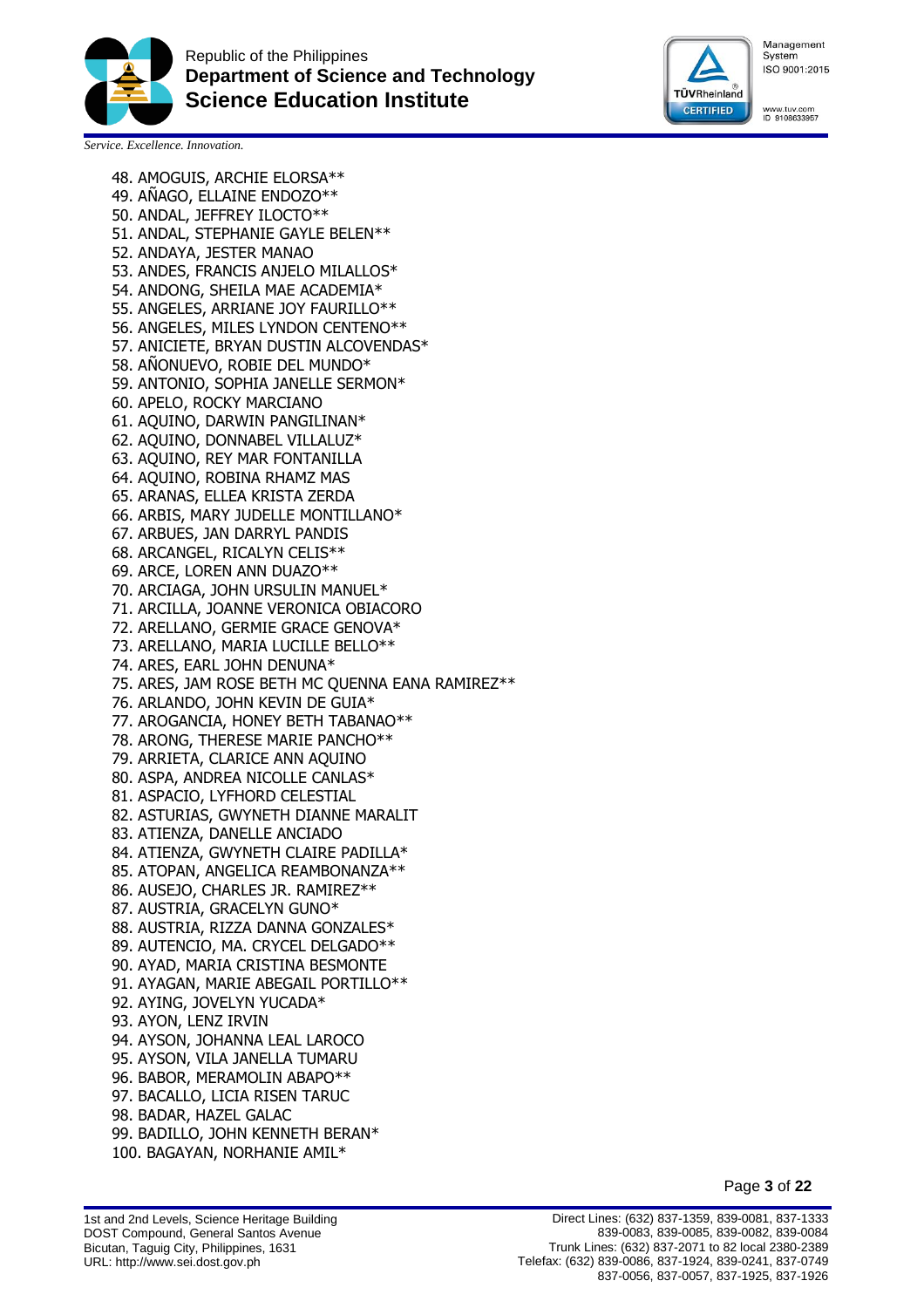



www.tuv.com<br>ID 9108633957

*Service. Excellence. Innovation.*

101. BAGUI, MARIONE LESLIE DELA CRUZ 102. BAGUNDOL, JEA KRISTINE MANABAT 103. BAHAN, SHANIA CALANSINGIN\* 104. BAIT-IT, ABIGAIL CELOSIA 105. BALACANAO, LIAN JOIE DAQUIOAG 106. BALANCE, KARL ANTHONY REONTARE 107. BALAORO, LENAR BALDERAMA 108. BALDONADO, ALIAH MARAYA 109. BALILI, DIOREBILL YGBUHAY\*\* 110. BALINAS, FELZEN MENDEZ\* 111. BALMACEDA, AUBREY VLEZ TENEDOR 112. BALTES, REYSAH SAMBITAN\* 113. BALUYAN, GERWIN NOE ALANCADO\* 114. BANTIGUE, JHON LLOYD ZARCO 115. BANTUGAN, CRISTYL ANN EDQUILANG 116. BANZUELA, CARLA ATUN\* 117. BARCELLANO, JANECARE GAITAN 118. BARGADOS, JOYCE PRAY ATIENZA 119. BARING, JENO REY DUMANDAN\* 120. BARINO, MAY ANN PEDROSA\* 121. BARNESO, KERSTENE MAE OCON 122. BARONGRONG, WENDY LUBIGAN 123. BASA, EDWIN KARL BARBERAN\*\* 124. BASCUG, LEEVI MAY AGBAYANI\* 125. BASHIER, ARIFAH ABDULLAH 126. BASILAN, RENZ MARRION GASTADOR 127. BASTIDA, LORENA MANALO\* 128. BATI, JOSHUA NICO VILLADULID\* 129. BATO, CATHERINE ANNE CASTILLO 130. BAUTISTA, ARVIN SANTOS 131. BAUTISTA, CLYDEL VILLEGAS\*\* 132. BAUTISTA, LESTER JAN MASIGAN\* 133. BAUTISTA, LOUIS VINCENT ROARING\* 134. BAUTISTA, MIKAELLA\* 135. BAUTISTA, NICKAELLA BAQUERO 136. BAUTISTA, RALF WRANDON PAGUINTO 137. BEJER, PLATOON NICART\* 138. BEJONA, MARK ANTHONY BESIN\* 139. BELANDRES, JOUELA JOY HERNANDEZ 140. BELEN, EDWARD OJOYLAN\* 141. BELEN, SOPHIA MARIE GONZALES 142. BELENZO, LEXANDRINE GWYN GLOTON\*\* 143. BELIR, ALDRIN ANTOLIN BIO\*\* 144. BELOIRA, JESSA PIONELA 145. BENGAN, ANGEL BAGNES 146. BENIGNO, NATALIE NICOLE MELCHOR\*\* 147. BERNALDEZ, HANNAH BLESS MACAS 148. BERTIZ, TOM CRUZ 149. BIHAY, ROLDAN YECYEC\*\* 150. BINGAYAN, JUDE-RICK TELAN\* 151. BINGOL, EURIDISY ZAPATA\* 152. BISDA, LANCE CHRISTOPHER ABELLA\*\* 153. BIZ, KACEY FEIL SUGUITAN

Page **4** of **22**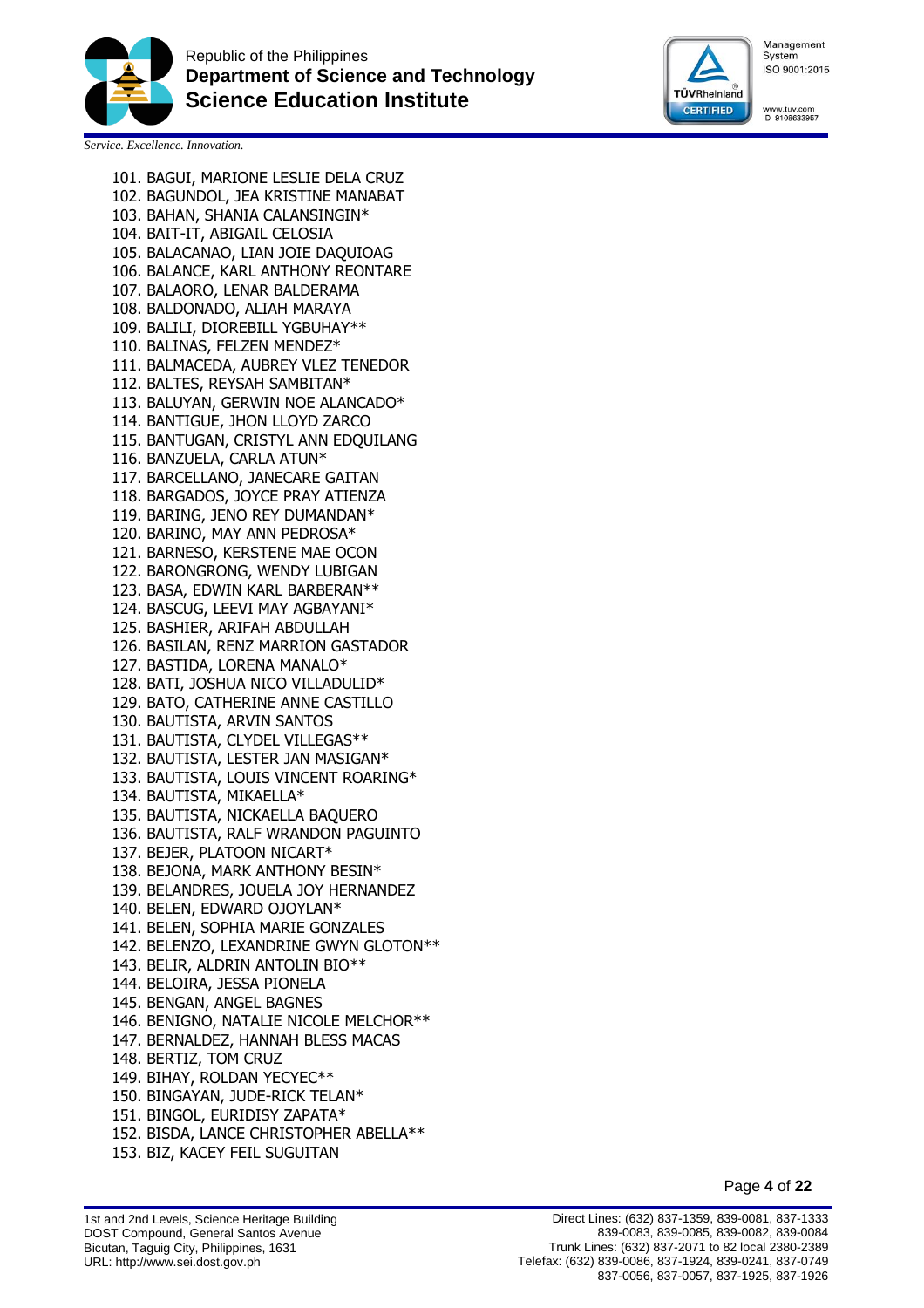



www.tuv.com<br>ID 9108633957

*Service. Excellence. Innovation.*

154. BOBIS, WENA MAE SALVADOR\*\* 155. BOCADO, ALDRIN AMANCIO\* 156. BOLA, DIANNE PAJARIN\*\* 157. BONGHANOY, JUNA MAE BACALSO\*\* 158. BONGON, JENICA BORON\*\* 159. BOÑON, ABEGAIL REMPILLO\* 160. BOOC, RALAINE-FEBY SEGUERRA\* 161. BOOL, REANER JACQUELINE ANDAM\* 162. BORABO, ALJON MORANO 163. BORROMEO, ARIANNE APRIL PILA 164. BRANZUELA, JAMES DAREL MARGALLO 165. BRANZUELA, MELISSA JOY RONQUES 166. BRITANICO, DENZEL KYLE OSIA 167. BUCAD, CEEJAY MACABARE 168. BUCANE, LEIZL TUARES 169. BUENAVENTURA, DANIELLE ALYSSA REYES 170. BUENAVENTURA, RENZ BORJA\* 171. BUNALADE, ARGIE TAGALAG\* 172. BUSTAMANTE, JAY LOUIE AMBAYEC\*\* 173. BUYUCCAN, XIEN LEI JUAN 174. CABACUNGAN, MARK VINCENT RABACA\* 175. CABADSAN, DARLENE ANDREA VILLANOBOS\*\* 176. CABAHUG, DIVINE GRACE NAVARETTE 177. CABALES, JAIUS EMMANUEL VILLAROSA 178. CABALLERO, IRA DIANNE JAVIER 179. CABALLO, LAILA SARONG\*\* 180. CABATAY, NOREEN CHRISTINE ALDA 181. CABEROS, RHAMJANE MARIE LABORADA\*\* 182. CABILDO, CATHERINE ALDAVE 183. CABILIN, REGINE MARIE CAPANGPANGAN\* 184. CABLAYAN, ARNOLD ESPINOSA 185. CABRAL, JOSE PAULO CORDERO\* 186. CABRERA, JELENE TARRAYO\* 187. CABRIAS, PAUL JUSTIN CANINDO 188. CABUAL, MELANIE ROSE TUBIL 189. CAGALAWAN, JOYCE CALACAT\* 190. CAGASAN, KYLE BRYAN JOSTOL 191. CAGUIN, MARIA LALAINE AFURONG\*\* 192. CAIDO, NADINE GRACE PANIT\*\* 193. CAILING, HANNAH AMPIT\* 194. CAJAYON, CRISEL JEAN DELA CRUZ\* 195. CALACDAY, JON QUIELO ROBLES 196. CALAOAGAN, EUGENE MATULIN 197. CALDERON, GLIZELLE NICOLE KAYE LACABA\* 198. CALDERON, JEREMY BERNABE 199. CALIMUTAN, JAKE NAPUECAS\* 200. CAMARADOR, DANIELLE FUNGO 201. CAMARINES, CHONA ASID\* 202. CAMAYA, CARLA GABRIELLE 203. CAMIÑA, HAIDY JOY DADIVAS\* 204. CAMORO, MARY JOY LARROBIS\*\* 205. CANDELARIA, VINCE RAFAEL LAYOLA 206. CANDIA, ROBERT GUTLAY\*\*

Page **5** of **22**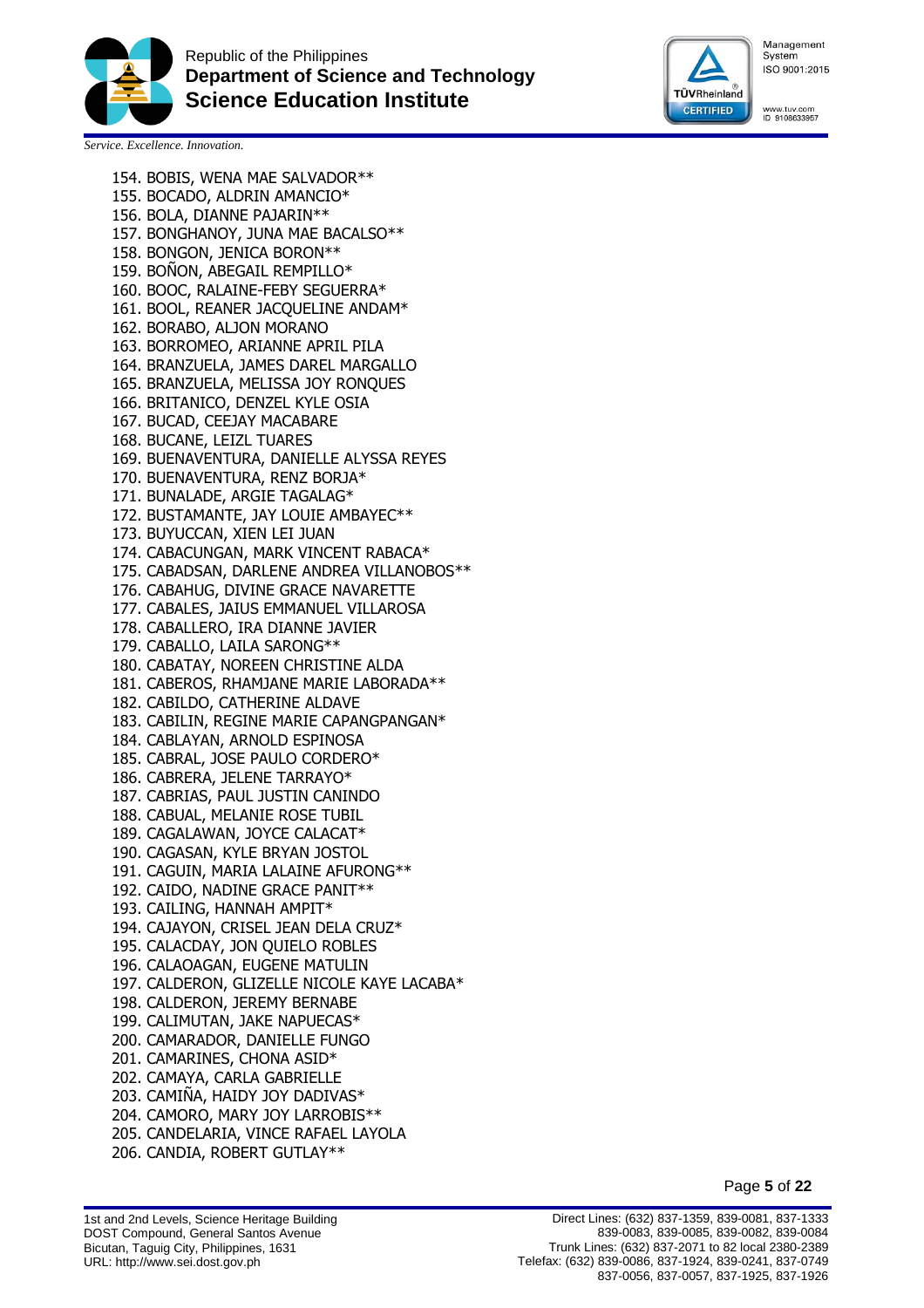



www.tuv.com<br>ID 9108633957

*Service. Excellence. Innovation.*

207. CAÑETE, AILEEN MAE GOOPIO\*\* 208. CANGCO, VINCE PANGAN 209. CANOSA, RECIEN CEBUYO\* 210. CANOY, HEPHZIBAH SIALONGO\* 211. CANOY, ROMMEL ADO\*\* 212. CANSEJO, NIELVIN RUMUSUD 213. CANTANERO, JENALYN LOMINOQUE 214. CAPANGPANGAN, RICA VILLAMOR\* 215. CAPIO, RJ MAGRARE\* 216. CAPISTRANO, MARK JAM CRISTOBAL 217. CAPULONG, TRISHA RENEE GONZALES 218. CAPULOT, REJANE CAMPOLLO\*\* 219. CARBAJAL, FORTUNATO ALVEN V TOLEDO 220. CARBON, REACYL MAE GUMBAN\*\* 221. CARDENAS, REINZO VITTORIO BUNALES\*\* 222. CARNAJE, MA. MELANIE DALAINE DELA CRUZ 223. CARPENTERO, ALAINE CANEDO\*\* 224. CARRETAS, MARICHU CEPE\* 225. CAS, SHIELA MAE CENA 226. CASACLANG, JESSICA MAE FERNANDEZ\* 227. CASANOVA, COLEEN FALLARCO 228. CASAS, TRISHIA MAE ANTONI\* 229. CASER, DANICA ANGEL 230. CASIM, ERIKA DUQUE\* 231. CASISIRANO, JARENCE DAVID DIMAPILIS 232. CASOCO, AUBREY DY 233. CASPI, SHEENA VIE SUHOT\* 234. CASTIL, CZARINA BEATA NUGUID 235. CASTILLA, KATRINA CUNANAN 236. CASTILLO, CHARISSE ALVEZ 237. CASTILLO, CHRISTEL GRIT 238. CASTILLO, EURI ANDREA DELOS REYES 239. CASTILLO, MAXINE AQUINO 240. CASTILLON, VANESSA MAE GABATAN\*\* 241. CASTRO, DHON ALDOUS DATOR\*\* 242. CASTRO, FLORE ANN MAPUTOL\*\* 243. CASUGA, IRISH BAILIN 244. CATALOGO, EUGENE JOSE GATUSANI\* 245. CATAYNA, CARLO RODRIGUEZ\* 246. CATOR, CLARA MARIE ANDREENE GUEVARRA\* 247. CATUIZA, AIREEN LOIS TOBIAS 248. CAYABYAB, ABEGAIL GARCIA 249. CAYABYAB, KRISSELLE MAE CACONDANGAN 250. CEA, AILA MAY BLANCIA\*\* 251. CEDO, XERIC VILLAREAL\*\* 252. CELESTRA, ELOISA MALLARI\*\* 253. CENABRE, ROEM EGOT\* 254. CENTURAL, JOHN CARLO BUNDA\*\* 255. CERDA, JOHN ISRAEL ESQUILLO 256. CHAN, ERICA PEARL ORAA 257. CHAVEZ, JULIUS CAEZAR CASTILLO\* 258. CHIU, KENLEY LEWIS TING\*\* 259. CHU, TRISHA MAE DAVID

Page **6** of **22**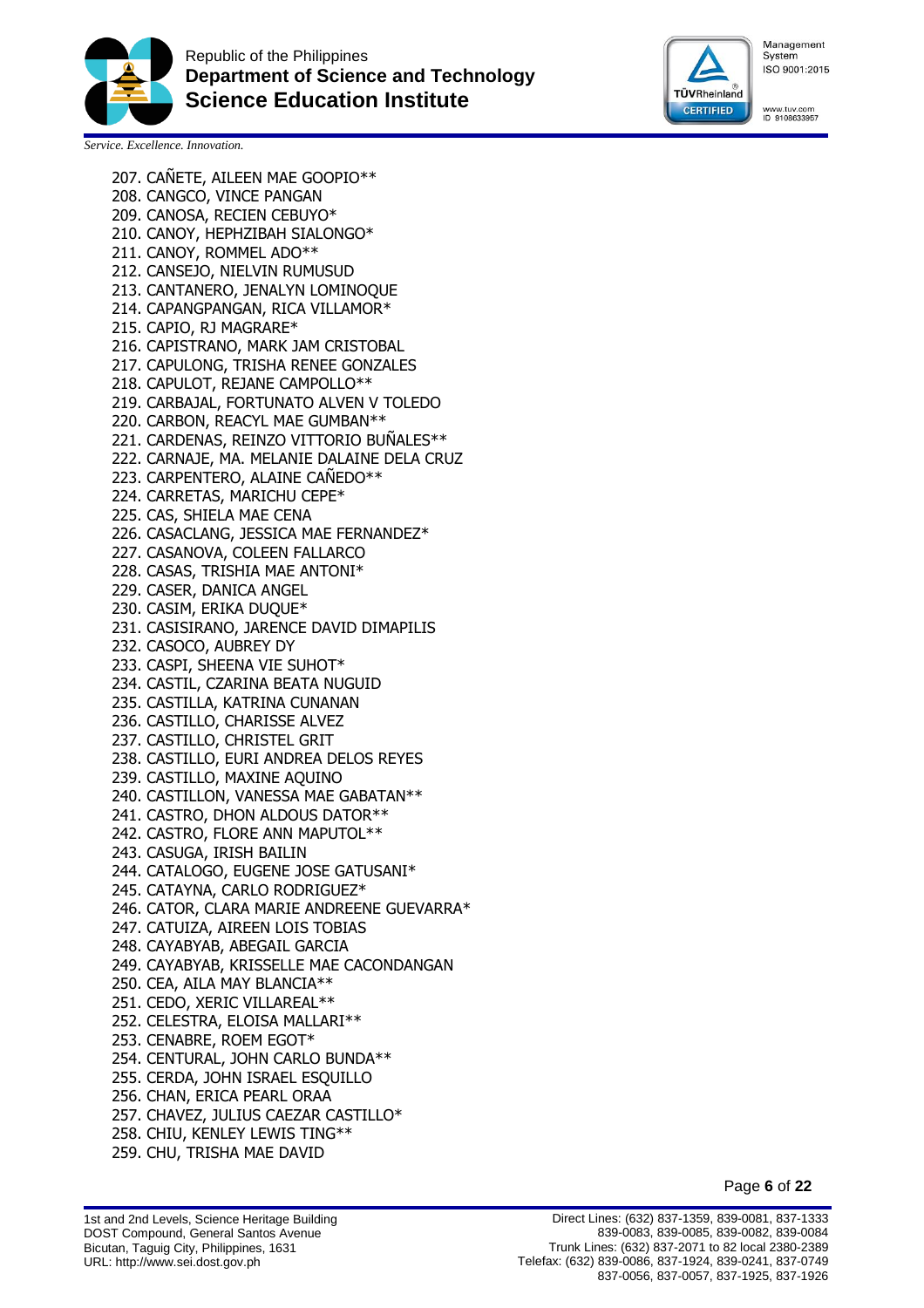



www.tuv.com<br>ID 9108633957

*Service. Excellence. Innovation.*

260. CHUA, RUPERT STEPHEN CHARLES SOLIMAN\*\* 261. CLACIO, PATRICK ANNDWIN CRUZ 262. CLARO, JOHN MICHAEL ORETA\* 263. CLAVERO, ROSE PEARL GENTUGAO\*\* 264. COLALJO, KRISTINE LOPEZ 265. COMETA, JEZREEL ANNE REYES 266. CONAG, EARL JOHN TRUGILLO 267. CONDEZA, CZARINA ISABELLE CAMACHO\* 268. CONSTANTE, NELSON SUMARRAGO\*\* 269. CONSULAR, AGNES LORENZANA\*\* 270. CONUI, MICHAEL ANGELO YORONG 271. CORDERO, MARY ANTONETTE GAY\*\* 272. CORILLA, LOVELY DEZEDA\* 273. CORTES, JOHN MIGUEL BACALE\*\* 274. CORTEZ, CHRISTIAN JAMES TALAVERA\*\* 275. CORTEZ, JESSIEL MAE DESABILLE\* 276. CORVERA, KRISTIN DENIS CLEMENTE\*\* 277. COSTALES, SHIARY LEIGH MASONGSONG 278. CRIETA, GINA LEE BAUGBOG\*\* 279. CRISENO, FRANCESCA ALIANA FONG\*\* 280. CRISTAL, JENNIAH LOISE AMODIA\*\* 281. CRUZ, DENNISE MARIELLE EDRA 282. CRUZ, JOHN CARLO FAJARDO 283. CRUZ, MICA ELLA MELENDRES 284. CRUZATA, ROSELYN PARDINAS\* 285. CUADRO, CHRISTINA FRANDO\* 286. CUENCA, RIZAFEL JOY TRINIDAD 287. CUENTO, IVAN RYAN FONTANOS 288. CUEVAS, ARVIN ARON MISOLA\*\* 289. CUGAL, LISA MAE TOCO 290. CULTIVO, DHONNABELLE SARMIENTO\*\* 291. CUNANAN, ROSE ANN OCAMPO 292. CUYOS, AIRAM DAVE LINAO\*\* 293. DAAN, DAN JERALD MANZANADES\*\* 294. DACASIN, AIRA BACLEON 295. DACLAG, JOHN TIMOTHY UMACOB\*\* 296. DAGOHOY, NICA MAE SAPALO 297. DAHE, KATHLEEN ERIKAH 298. DAIGAN, CARINA MACA-AMBAC\*\* 299. DAJAC, JOBELLE SUMAGAYSAY 300. DALAGAN, JEFREY NAPIL 301. DALAN, PATRICIA BARDINAS\* 302. DALEN, HEBER PAUL CARONA\*\* 303. DAMILES, JEEANNIE SUKGANG\* 304. DANDAN, JILLIAN PAULA VILLANUEVA 305. DATSO, MELGEN DELIG 306. DATUIN, ANGIE BENAVIDES\* 307. DAVID, KATRINA MAE YONG\*\* 308. DAVIRAO, CHERYLEN RAMOS\* 309. DE GUZMAN, JOHN CHRISTIAN CEREZA\*\* 310. DE GUZMAN, KRISTA WINNIELEN PILARO\* 311. DE GUZMAN, NIMROD KING GAJIRAN\*\* 312. DE GUZMAN, PHILLINA BEATRIX SASOT

Page **7** of **22**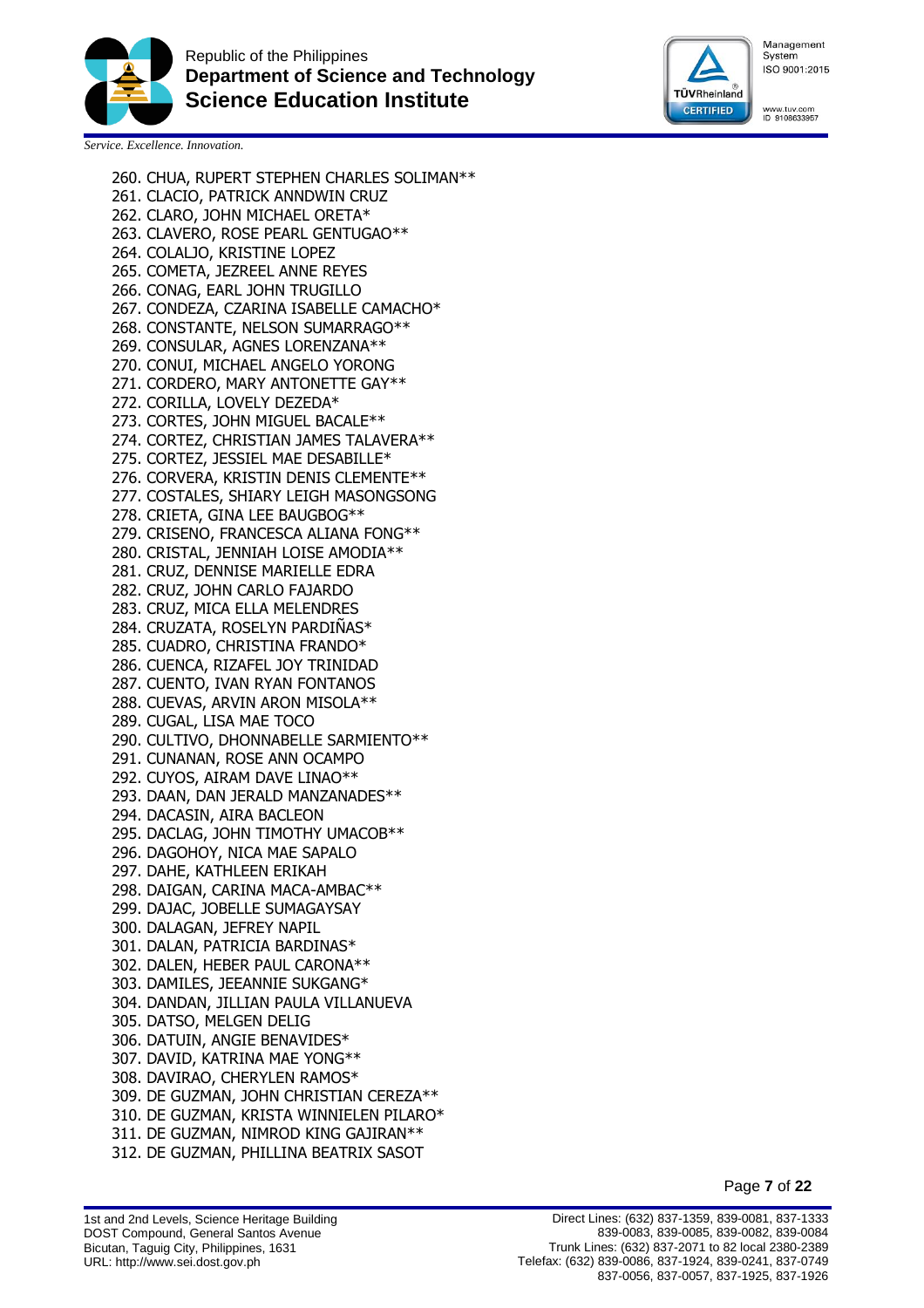



www.tuv.com<br>ID 9108633957

*Service. Excellence. Innovation.*

313. DE JESUS, JANE MARIE VELASCO 314. DE JOSE, MARGAUX SHANNIN MANDAO\*\* 315. DE LARA, GENICA DOMINICE 316. DE LAS ALAS, GABRIEL MARU SOLANO 317. DE LEON, FRANCES DANIELLE AGUINALDO\* 318. DE LEON, JERWIN GABRIEL\*\* 319. DE LEON, JOYCE TISADO\* 320. DE LEON, MARLAINE ADARO 321. DE LEON, THED GIOVANNI BOHOL\* 322. DE LEON, VON NOVI OLIDANA\* 323. DE LOS REYES, DANICA REY 324. DE LOS SANTOS, BEN CARLO MORALES 325. DE LOS SANTOS, JOECEL ANA AMPARADO 326. DE MESA, GABRIEL MATTHEW AVILA 327. DE OCAMPO, KRYZELLE FAYE SAMONTE\* 328. DE VELA, RAYMUND PORNEA\*\* 329. DE VERA, MERCY MOLINA\*\* 330. DEJOS, FILIPINAS AMODIA\* 331. DEL PILAR, EDRIAN CLIFF DUAZO 332. DEL ROSARIO, DOROTHY JANE BASTIDA\*\* 333. DEL ROSARIO, POCHOLO JAIRUS MIGUEL VENIDO PEÑAMORA 334. DELA CRUZ, ANGELICA RIVERA\*\* 335. DELA CRUZ, AVELINO JR. SANTOS\* 336. DELA CRUZ, FRANCHESKA SOPHIA EDQUIBAN 337. DELA CRUZ, MARK FELIX CATINDIG\* 338. DELA CRUZ, MIKAYLA ELAINE PASCUAL\*\* 339. DELA CRUZ, MOISES ASIS 340. DELA MERCED, MARC DENNIS BERNARDO\*\* 341. DELA PEÑA, MA. KATRINA MABULAC\*\* 342. DELA PEÑA, NEIL CHRISTIAN\* 343. DELFIN, VINCE JULIAN PARAISO 344. DELIMA, MARIA ROSELIN LOWAY\* 345. DELOS REYES, FELIPPE STEVEN LOUIS GONZALES 346. DELOS REYES, TEHROSE TRIZSHA REYES\*\* 347. DELOS SANTOS, MERLIZA ANN SABANDAL\*\* 348. DELUAO, FRANCIS PHILIP GALOPE\*\* 349. DEOCADIZ, ANGELITO BORJA 350. DEOCAREZA, MELISSE GETES\*\* 351. DESPE, ELVIN RAMILO\*\* 352. DEVEZA, JACOB CONDE 353. DIADIO, JOHNNA IZZA MURILLO\*\* 354. DIAZ, BRYAN DE GUZMAN\*\* 355. DICANG, DALE ANDRE MONTECLARO 356. DIEGO, JAMAICA BIDO\* 357. DILOY, JENNIFER REDOBLES\*\* 358. DI-MAANGAY, DHALYN WENCESLAO\* 359. DIMACULANGAN, LYCES TALAGUIT 360. DIMAILIG, CHRIS JOHN MASUBA\*\* 361. DIMANARIG, BERNADETH SAYRITAN 362. DINONG, JANELLE JOYCE ILORETA 363. DIOLA, JENELYN YAP\* 364. DIOLATA, MA. ANGELICA LAGUERTA 365. DIVINAGRACIA, AICELLE JOI LACHICA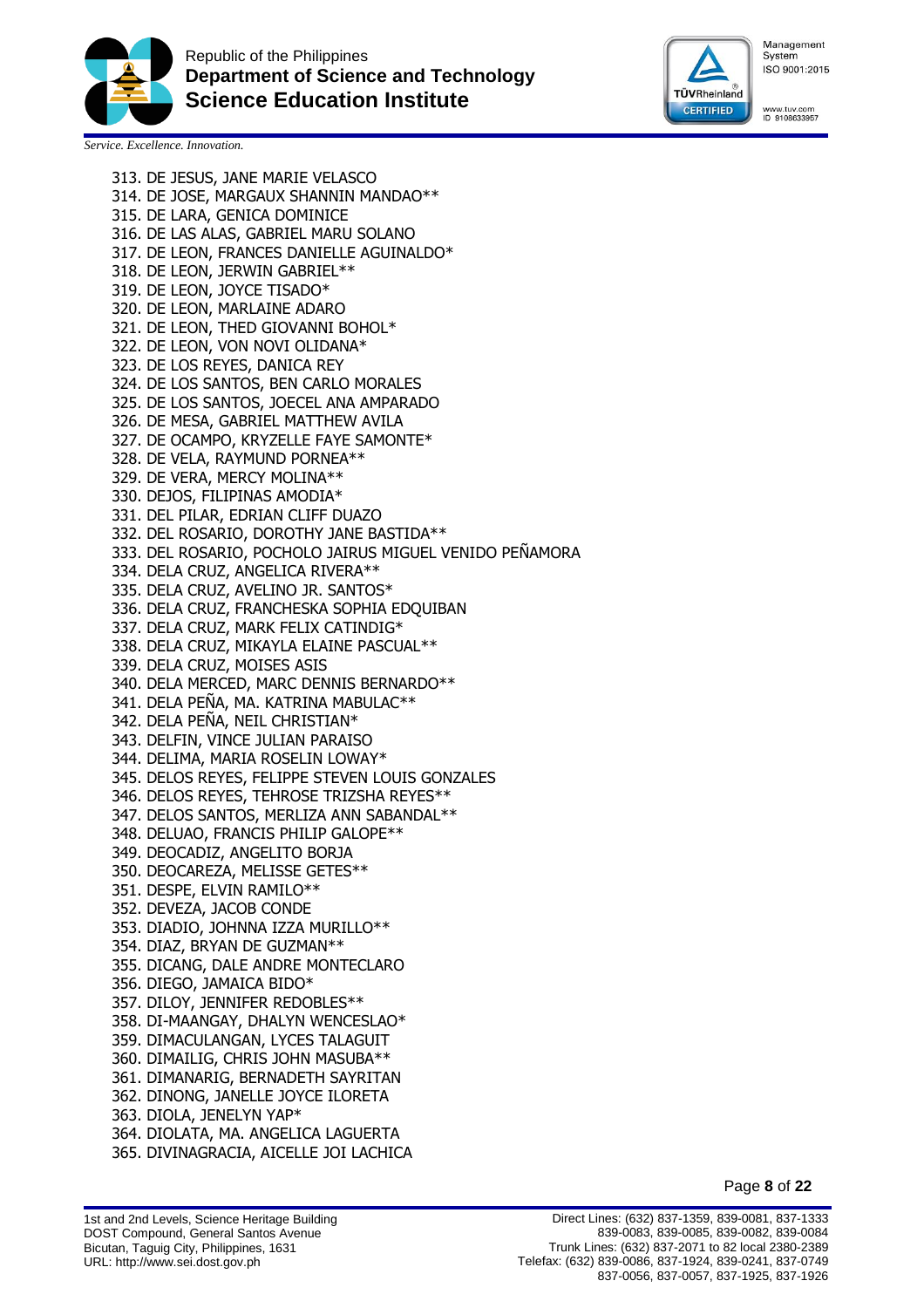



www.tuv.com<br>ID 9108633957

*Service. Excellence. Innovation.*

366. DIZON, ANGELICA LABALAN\*\* 367. DIZON, SEAN GABRIELLE MANZANO\*\* 368. DOCTOLERO, CHARLES ALBERT DAYAPAN\* 369. DOLLENTE, MARISOL JOY GARCIA 370. DOLLERA, GLISTER DIADEM ALBERIO\*\* 371. DOMETITA, MARIAN FELIZE BARRUN\*\* 372. DOMINGO, MARK LLOYD MEJIA\* 373. DOMINGO, SIMEON JR. NICOLAS 374. DONOSO, KATHLEEN MAE VELOSO 375. DUMANJOG, JHUZELL PEGARRO 376. DURAN, HANNAH LORRAINE CABIGAS 377. DURAT, AIRA MAE BAUTISTA 378. DURBAN, APRIL JEANNE ERMAC\*\* 379. DYPONGCO, PATRISHA MONCANO\* 380. EBOJO, CLIFFORD BOCATURA 381. ECHEGOYEN, DANIELLE THERESE EDU 382. EDER, BRENT JETHRO PASTOR\* 383. EDEZA, RENEI ALYSSA VERIDIANO 384. EDILLO, JOY MARIE ELLERA\*\* 385. EDUAVA, ANLENE JANE MOLAAN 386. EGUALAN, ROLEN LASUGAS\*\* 387. EGUIA, ALYSSA MAE CORTO\*\* 388. ELINON, LEONEL STA. ANA 389. EMBILE, ROJYTTE DECHAVEZ 390. ENANO, JEAN MICHELLE ALICANTE\*\* 391. ENDERES, HANNIE BABE BERNALES\*\* 392. ENDRIGA, ANDREA MARIE MONTAÑO 393. ENORASA, KHEIN SANICO\*\* 394. ENRIQUEZ, DIANA MARIE BARRERA 395. ENRIQUEZ, KENT-ZELLARY ANARETA 396. ENRIQUEZ, MICAH ANGELIE ESGUERRA\* 397. EPRES, MARJORIE ALEXIS BERUELA\* 398. ERILLA, JOEL GRUTA\*\* 399. ESCANO, LARA MARIE ORTIZ\*\* 400. ESCARIO, JOHN LOUIS SARZUELO\* 401. ESCOPETE, PATRICIA CLARISSE CABALLES\*\* 402. ESMOLA, FAUZIA RASUD 403. ESPENOSA, JOHNRICK CHRISTOPHER BONGCAYAO\*\* 404. ESPERAS, JULIE ANN MENESES\* 405. ESPINAS, RICA JESSA MAY NUÑEZ 406. ESPINOSA, RENZ JOHN BRYAN CABALLERO\* 407. ESPLANA, JOHN PAUL LOVEDORIAL 408. ESPOCIA, FRANZ EULO\*\* 409. ESPORTUNO, JOSELLE MARIE SUSBILLA\* 410. ESTAÑERO, SERGE BACO 411. ESTARES, JOY HALCON\* 412. ESTIGOY, MIRA EDLYN DIZON 413. ESTOSOS, ANN GEI SHA RAVELLO\* 414. ESTRELLA, JULIAN ROSS DELICANA\* 415. ESTURAS, KRIS JYPSON TOLETE\*\* 416. EVANGELISTA, ALYSANDRA SAURA\*\* 417. EVANGELISTA, EUGENE ORTEGA\*\* 418. EVANGELISTA, KEVIN OSIDA\*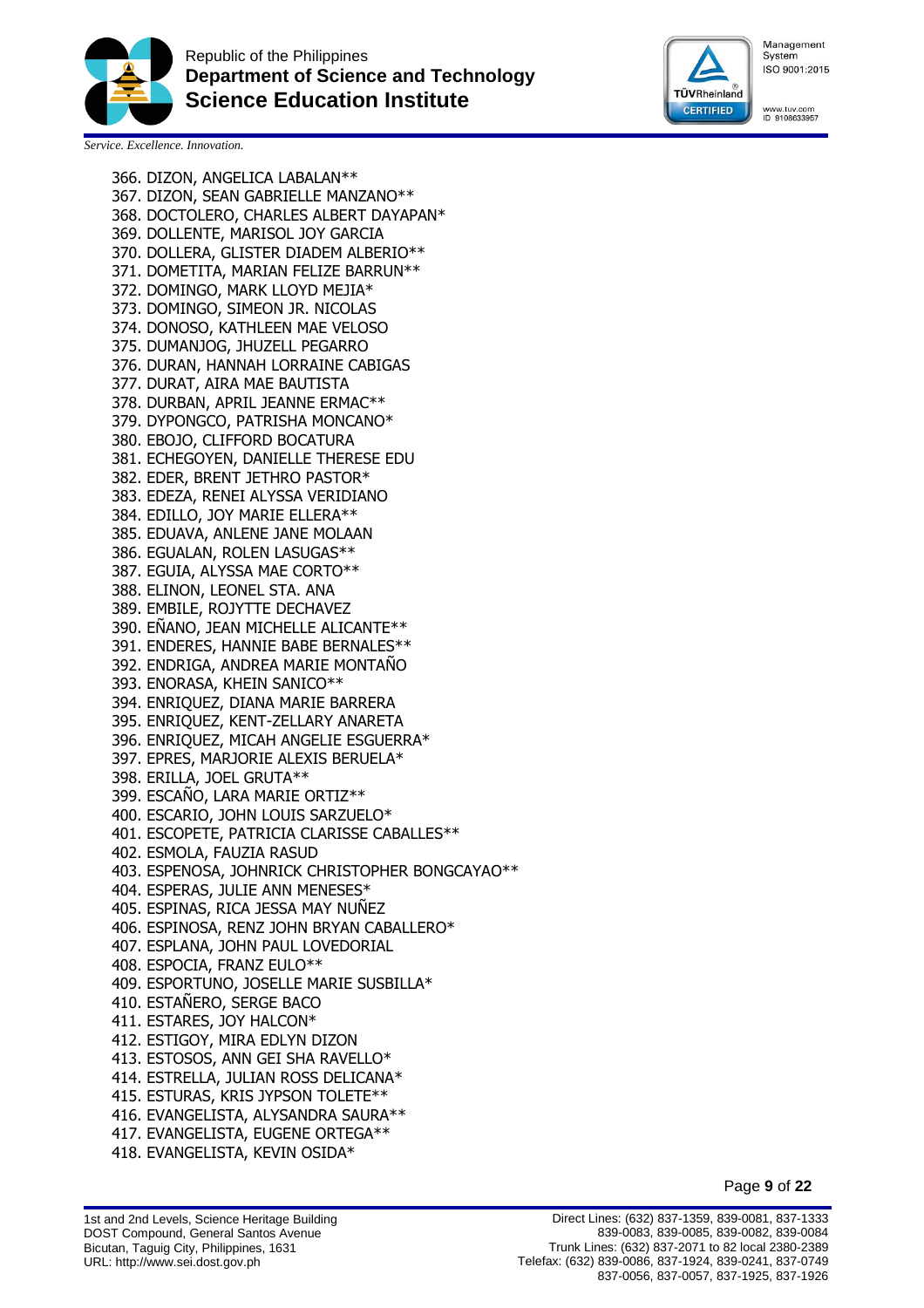



www.tuv.com<br>ID 9108633957

*Service. Excellence. Innovation.*

419. EVANGELISTA, MARCUS KARL JOSE 420. EVANGELISTA, REX NAKILA\* 421. EVIZA, KIMBERLY FLORES\*\* 422. FABAY, JORDEN VILLARANDA\* 423. FACUNDO, LUIGIE BRAGAIS\* 424. FAJARDO, FE FRANCES ASTUDILLO 425. FAJARDO, LEONARDO JAMOLIN 426. FAJARDO, RYAN CARLO PATADLAS 427. FAJARDO, TRICIA ANN NICOLE SUBSUBAN\* 428. FALCONIT, ZENITH RUPITA\* 429. FAMARAN, MARY JEAN CAHILIG 430. FAUNE, KISH AMIEL NOGRA\*\* 431. FEDERE, PRINCE JEWEL CABADING\* 432. FELICIANO, BOB WARREN GARONG 433. FELIX, KARIZZA DIZON\*\* 434. FERNANDEZ, JANE ROSE TINDOY\* 435. FERNANDEZ, LUTHER JOHN KELLEY\*\* 436. FERRER, ANTONIA VERONICA CORNES 437. FESTIN, FERNANDO JR. SENTIN 438. FETALCO, MARC JOSEPH VICENTE\*\* 439. FIESTADA, CATHERINE JOYCE NICOLE FORFIEDA\* 440. FLORES, ALLIAH MAE BAUTISTA\* 441. FLORES, EDELITO CAÑEDO\* 442. FLORES, JIRAH MAE GABO 443. FLORES, PATRICIA ANDREA SUPERIANO\*\* 444. FONTANILLA, ROEMER JAN TACSON\* 445. FONTELAR, GERSON GOMESERIA\*\* 446. FRANCISCO, ALMYEL MAY GAMBOA 447. FRANCISCO, JEREMIAH MACAALAY 448. FUENTES, MARY GRACE RABAO\* 449. GABAYARAN, FLOREBEL GICOLE 450. GAGPANAN, CARRIE ANNE SUEÑA 451. GALANO, FRANCES CLAIRE YASIS 452. GALBO, QUINZEL SALVACION 453. GALDONEZ, DONNEL GARCIA\*\* 454. GALIMBA, AIRISH KYLE TAMAYO 455. GALIT, PATRICIA MAE ESPERANZA 456. GALIZA, JUDY ANNE VITALES\* 457. GALVAN, CLEVERTOUGH MACALANDA\*\* 458. GALVEZ, GLECELYN MATEO 459. GAMALO, LORENA NAMOC\*\* 460. GAMBOA, ALYSSA MARIE SEBASTIAN 461. GAMBOA, RIA WAYNE BOQUIREN\*\* 462. GARCIA, HARRY RAMOS\* 463. GARCIA, JENEE MYKA BALCITA\*\* 464. GARCIA, KEILAH VALDEZ 465. GARCIA, LORENZO MIGUEL CABANLIT\*\* 466. GARCIA, MELCHIZEDEC GENIZA 467. GARCIMO, JERRY MAE FALDAS 468. GARDE, JULIUS\* 469. GARLIT, JAMES ELIAN DE REAL\*\* 470. GATAN, GREG JOHN CUREG\*\* 471. GATO, CRISTINE CRISANTO\*

Page **10** of **22**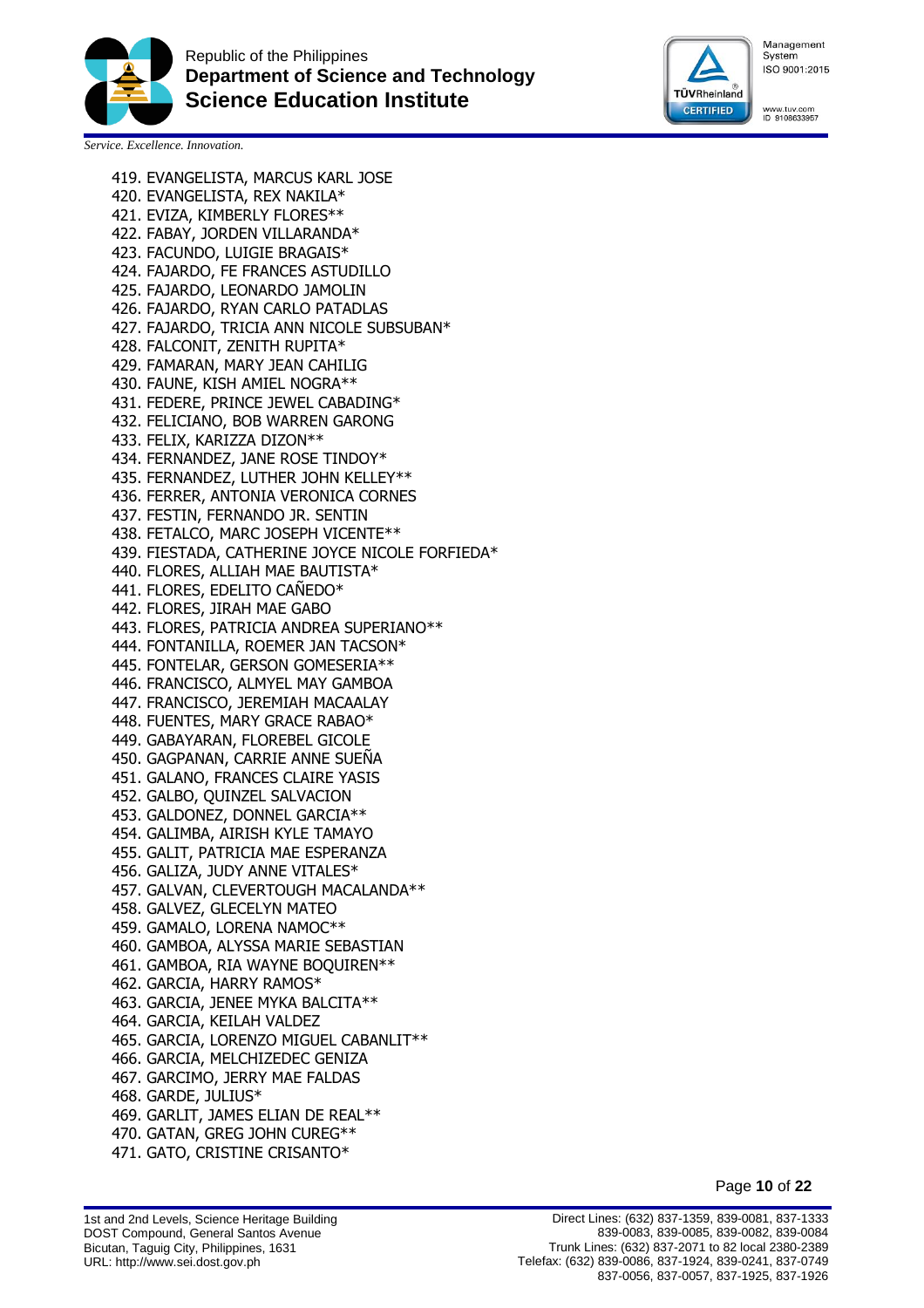



www.tuv.com<br>ID 9108633957

*Service. Excellence. Innovation.*

473. GAVAN, AIRA MAE TINGZON\*\* 474. GELERA, FRANCIS ANGELO JR. ROBEDILLO\*\* 475. GENER, GWYNETH GENESIS GARCIA\* 476. GENIL, ANGELICA GARCIA 477. GENOVA, ARIAN ANGELIQUE CAPISTRANO 478. GESTIADA, ROMA KRISTIAN COLOBONG 479. GILOS, BLESS CARCILLAR 480. GIRON, DANIEL MARTIN\*\* 481. GLORI, PATRICIA JHOANNA VILLACAMPA 482. GOLPEO, HANNAH SANTOS 483. GOMEZ, MARVIN 484. GONDRANEOS, ABIGAIL DIA\* 485. GONZAGA, DIONESA OROZCO\*\* 486. GONZAGA, LYKA LLORCA\*\* 487. GONZAGA, LYKA MARIE REYES 488. GONZALES, ALEXANDRA MATIRA 489. GONZALES, CARL EMMANUEL BUENAVENTURA 490. GONZALES, GEORRGIA NUÑEZ 491. GONZALES, MADELAINE MERCADO\*\* 492. GONZALES, PRINCESS FAITH BARRIENTOS 493. GOSHI, AKEMI RAY ALMONTE 494. GOZUN, CRISBERN TUMANG 495. GRATE, EDEN VINA LAMOSTE 496. GRAY, MEEKA ANGELU VERGARA 497. GUADALQUIVER, WOWIE REYES\*\* 498. GUARDARIO, KING JUSTINE HERNANDEZ 499. GUCOR, NOREEN MAE ANN MONREAL\* 500. GUEVARRA, EUNICE VILLAVICENCIO 501. GUEVARRA, TRICIA LOIS LEGASPI\* 502. GUICO, SHERIDAN CARTAGENA 503. GUTIERREZ, REALYN ANOYO 504. HABIB, SAMSIDAH RADIOLA\*\* 505. HAGONOS, ANGELICA CAGADAS\*\* 506. HAPAL, EDEN CALUGTONG\* 507. HARO, NILO JR. CUBILO 508. HELAR, KYRA MATURAN\* 509. HENOGUIN, JECHEL PONCE\*\* 510. HERNANDEZ, DANIELLE FORTUNADO 511. HERNANDEZ, HYRAM GIUSEPPE PANTE\*\* 512. HILWANO, XYLE YVAN CRUZADA\* 513. HISONA, ARA VETHICA CARIASO\*\* 514. HITALIA, ZIAH GRACE BONCALES\* 515. HOLGADO, EUNICE ATILLANO\*\* 516. HUCAMIS, JOYCEMAE MARIPOSQUE 517. HUSSIN, FATIMA RAIZA BACAREZA 518. IBALE, MARY KAYE GITZANO\* 519. IBAÑEZ, SHERYL GARCIA\* 520. IDOS, GIO ANGELO GERONIMO 521. IGNACIO, JOHN RENAN NAGAL\* 522. IGNACIO, KRIZZIA MAE DAMPIOS\* 523. ILUSTRE, LORA DIWA\*\* 524. INMENZO, SOPHIA GEIGH DAWA

472. GATUSLAO, MA. CATHERINE ALIMOJANE\*\*

Page **11** of **22**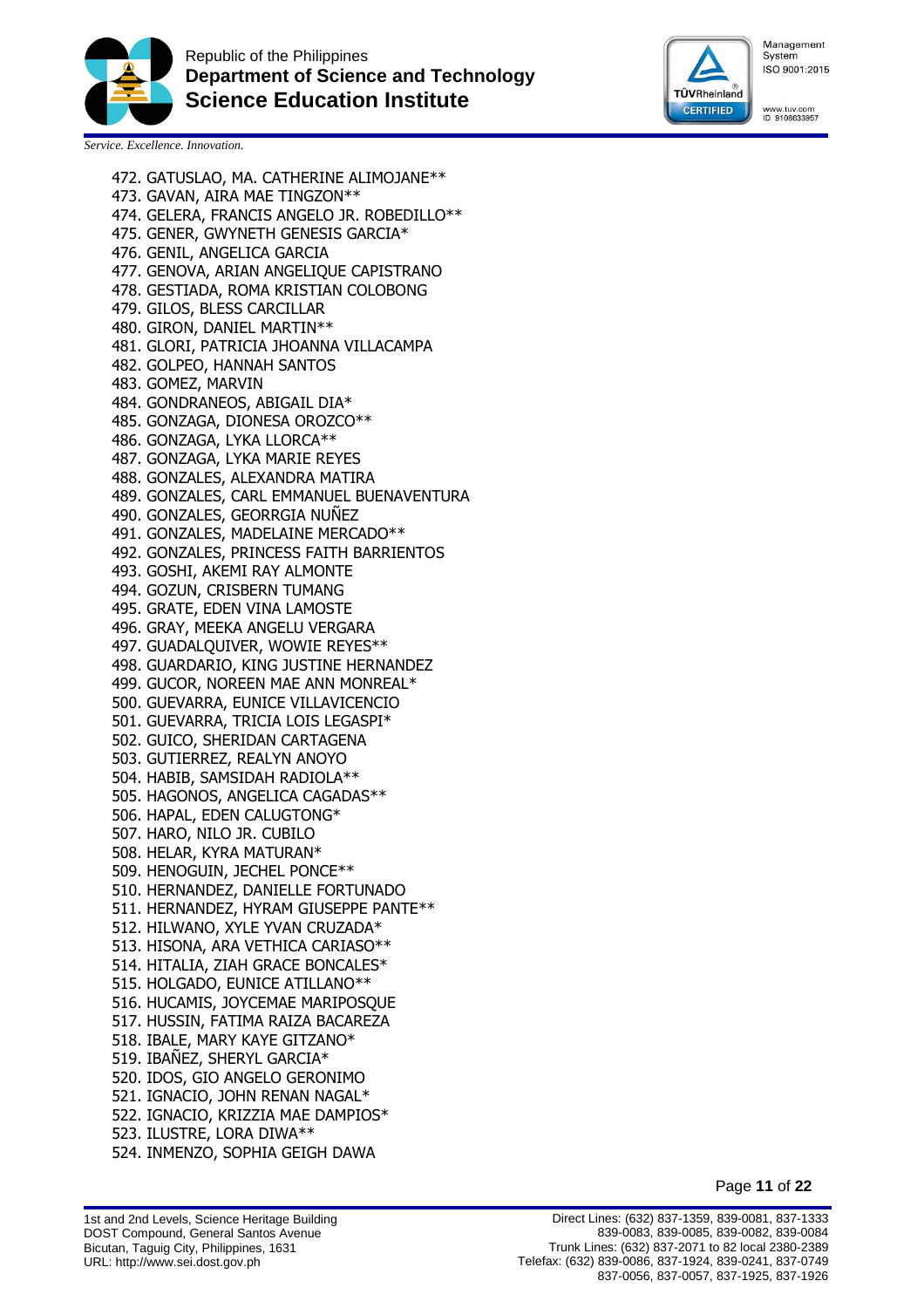



www.tuv.com<br>ID 9108633957

*Service. Excellence. Innovation.*

525. IRINEO, RITZL MEI LAYLO 526. ISIP, REJEAN MAE HERNANDEZ\* 527. JABAGAT, J-PAOLO AGCOPRA 528. JABOLI, RUBYLYN LABRAGUE\*\* 529. JACINTO, JAIRA CLAIRE PEREZ\* 530. JACINTO, JOHN ANDREI SAMSON 531. JACOB, JULES PATRICK CABRERA\* 532. JAMAEL, ABDULMALIK MACABUAT\* 533. JAMANULLA, CEASAR EUGENE VINCENT ANASTACIO 534. JAMORA, LORAMIE TRIBACO 535. JAMPAS, KEVIN VINCENT ORTEGA\*\* 536. JARANILLA, JHACARTA BATAC\*\* 537. JARINA, ALTHEA MAE POLIGRATES\* 538. JIMENEZ, JADE ALLEXIN LORQUE 539. JIMENEZ, VINA TABAYAG\*\* 540. JOAQUINO, HANNEZA CRUZ\* 541. JOMOC, GRACIELOU LEYSON 542. JOMOC, MARJORIE PAGARAN\*\* 543. JOVITA, LAWRENCE LABASTIDA\* 544. JUAT, LANCE ANDREI RIVERA\*\* 545. JUNTILLA, CASANDRA VIKTORIA CAMBA 546. JURILLA, CJ CALUBAYAN\* 547. KAW, ELVIE ROXANNE QUINDOZA\* 548. KO, BIANCA SOFIA SANTOS 549. LABAD, ROLAND SEROY\*\* 550. LABASO, DONNA MAE TUQUIB 551. LABITAD, JULAY IBONALO\*\* 552. LACSAMANA, JERRY JR. NAPOLES 553. LAGANG, ARIZA DNIELLE ESTEBA\*\* 554. LAGRIMAS, RAYNE JULLIANNE MIRAFLOR\* 555. LAGRISOLA, JOHN PAOLO PALMA 556. LAMOC, WJYSTHER SAMBAJON\*\* 557. LANTAFE, JESYL MARIE REPALDA 558. LANTAFE, LUCILA LASCUNA\* 559. LAO-E, NOELLEN WALISEN 560. LASCO, ELLA MAE CARPENTERO\* 561. LASPOÑA, ANGELICA SUMALINOG\*\* 562. LAT, REYSHELL MARIE MILO\* 563. LAUTCHANG, JOHANNA LINDSAY GUILLERMO\*\* 564. LAVARIAS, LORENZ JAY GATTOC\*\* 565. LAVILLA, JHEUS BRIAN BEDAÑA\*\* 566. LAVITA, RAYVIN JOHN PIZARRA\* 567. LAXAMANA, MA. POLINE NICOLE OLVIDA 568. LAYMA, JERAMEL SAMSON\*\* 569. LAZO, QUEENNIE MAE BALDOVINO\*\* 570. LEE, ELISHA THERESE MANJARES 571. LEOAG, MIKE KIM BAGNI 572. LEONES, CHRISTY MANONGAS 573. LEPARDO, NICOLE FELISILDA 574. LEVANTINO, JILL LATAGAN\* 575. LEYNES, JEN AEBRIEL DE CASTRO 576. LIM, FRANCES JAIRA VALENCIA 577. LIMON, JAMES NIÑOFRANCO

Page **12** of **22**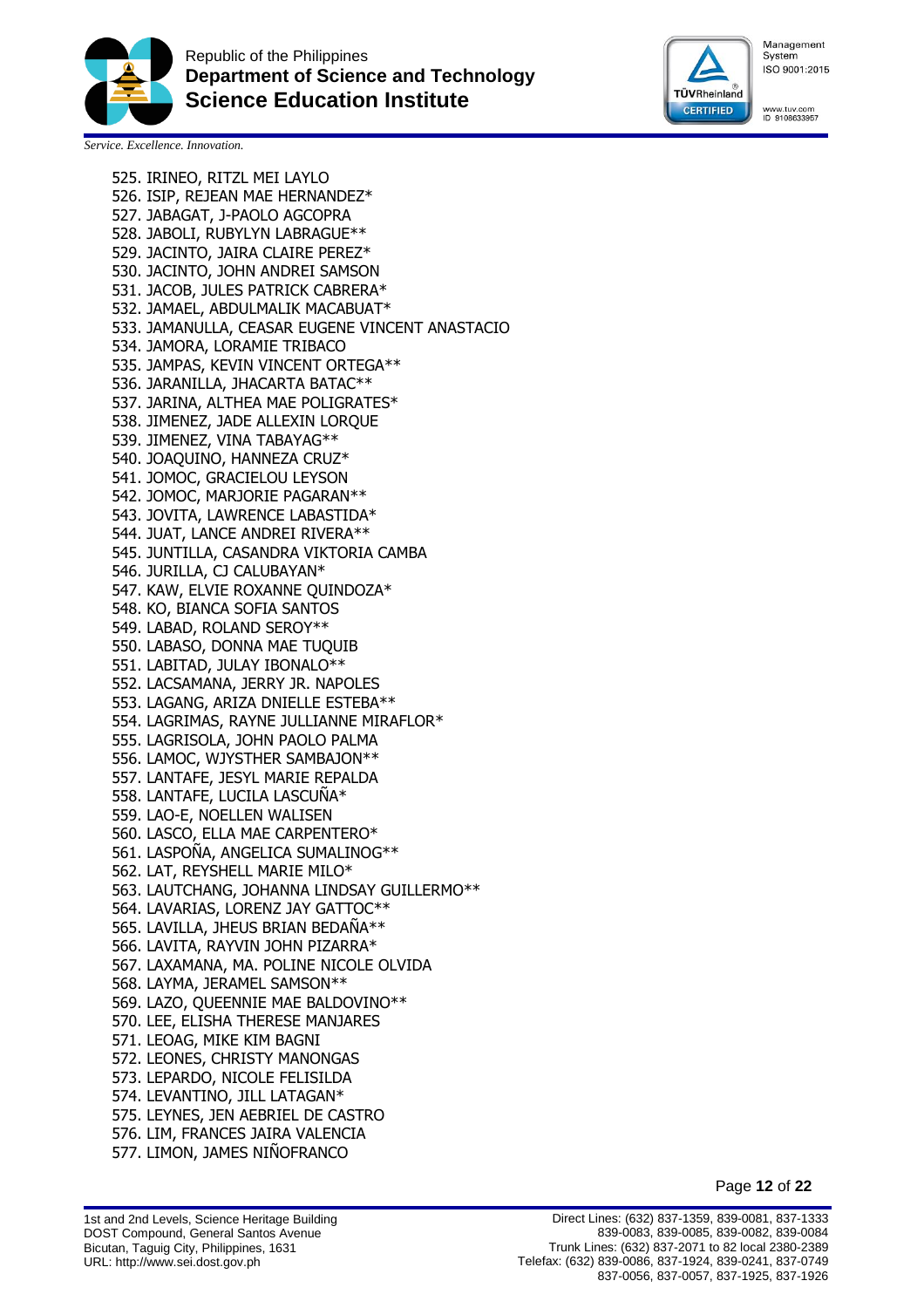



www.tuv.com<br>ID 9108633957

*Service. Excellence. Innovation.*

578. LIMPAO, ALMERA II AMINODEN 579. LIMSON, IAN KAYE CASTRO\* 580. LIQUIGAN, CHRISTINE JOYCE SAN AGUSTIN\*\* 581. LISING, VERLEEMIL KAYE FERNANDO\* 582. LLANA, VANESSA MAE UMALI 583. LLORCA, JOBIL SIAO\* 584. LOFRANCO, JYRAH MAE GABUT 585. LOGRONIO, LOUIE DE BELEN\*\* 586. LOMIBAO, AUBREY LALAINE AQUINO\* 587. LOMIBAO, JOYCE DEITA\*\* 588. LONCERAS, DIANE PORTUGALIZA\*\* 589. LONTOC, GELINE DE LEON 590. LOPEZ, KATHYRINE APOR 591. LORENO, JOHN RHEAL CARRANZA 592. LUBIANO, LAARIANNE ROSALES 593. LUCERO, JULES RUSSEL AMAQUIN 594. LUCMAN, NUR MOHAMMAD GANDAMRA 595. LUDOVICE, ERIKA LUISA SEDICO\*\* 596. LUDOVICE, JOHN MARK CATARINO 597. LUGO, MAE MARJONEL MORENO 598. LUGTU, MARY ANGELU ROBYNE TONG\* 599. LUMABAO, PAMELA SAMATRA\*\* 600. LUMAOANG, KATHLENE MAE PILAR\*\* 601. LUMAYON, ROCMA DIDA-AGUN 602. LUMAYOT, DARLENE DALE 603. LUNA, KATRINA JANE BARROCA 604. LUNA, MATTHEW EGUA\* 605. LUTAP, MICHAELA MANILA\* 606. MAASIN, JYD CAMONIAS\*\* 607. MABONGA, BETTYBELL ECHON 608. MACALAM, REYLAND UNAT\*\* 609. MACARASIG, RALPH JOSHUA PALAMO\*\* 610. MADARIMOT, KIM OPORA 611. MADLANGBAYAN, PAULINE JOY LOPEZ 612. MADRID, SHEENA RAIN BORJA\* 613. MADRIGAL, JAMAICA LOREA 614. MADRONERO, VINCE DOMINICH JOYNO 615. MAGADIA, KIMBERLY BRONIA\* 616. MAGALLANES, ROMMEL RIGO ALVARADO\*\* 617. MAGANTE, CHARD SILAGAN 618. MAGBANUA, PHATLEEN TUVERA\* 619. MAGBULOGTONG, FENICKA PERLYN QUINATAGCAN 620. MAGDARAOG, BARON JOSEPH PROSPERO 621. MAGLANGIT, SUPHY RHEA ARUELO\* 622. MAGNAYE, KIM JUSTIN LICDA\*\* 623. MAGSINO, MARK ROBERT GANSIT 624. MAGTIBAY, JEROME CEDRICK CEREZO\* 625. MAGUSLOG, TREIZY ANGELI TENORIO\* 626. MAHINAY, ROOSEVELT COYOCA 627. MALABANAN, IVAN MIGUEL ALCALA\*\* 628. MALAIBA, ANDREW MARI NUÑEZ\* 629. MALASA, JESSICA MARCHAN\*\* 630. MALBANAN, JUSTYN PAUL DELA PEÑA\*\*

Page **13** of **22**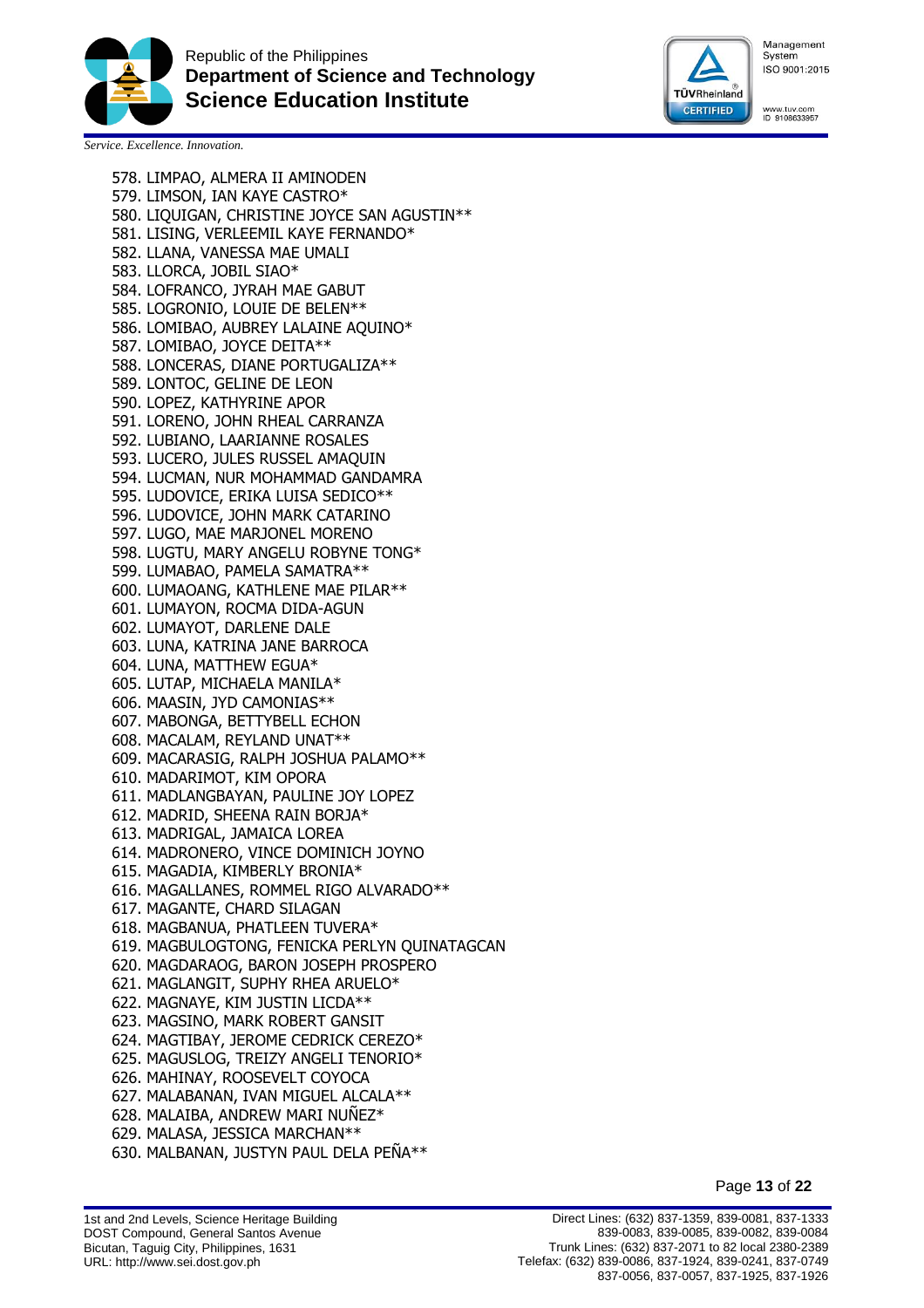



www.tuv.com<br>ID 9108633957

*Service. Excellence. Innovation.*

631. MALICAY, JECCA MARIE CAPADA 632. MALINAO, ROSE JOY FERNANDEZ\*\* 633. MALONZO, MARLON RIVERA\* 634. MAMA, JEMAN BALI-OS\*\* 635. MAMANGUN, CHRISTINE LARISSA GALANG 636. MAMOWALAS, SHAHARINA LAWI 637. MANANSALA, KRISTINE MARI CABRERA\*\* 638. MANAUIS, NOLAN JOEL II CASIBANG 639. MANGADLAO, KAREN PEÑAFIEL\*\* 640. MAÑGOSING, OLIVER ROY PRAYON 641. MANGUBAT, EDISON DELA CRUZ 642. MANIQUIZ, ERIKA BUNAG 643. MANLAPAZ, PAUL ANGELO CABUSAO 644. MANLICLIC, LOUISSE NICOLE BUSCATO 645. MANLOGON, HANNA PATRICIA FELICES\*\* 646. MANRIQUE, MICHELLE DUYA 647. MANTILLA, KRISHA MARIE MARAON 648. MANTONG, NORILEY DAHAB\* 649. MANUBAG, ANNE LOUISE OCUAMAN 650. MAPA, ADAM II BAYOT 651. MARARAC, SHARMAINE BASCO 652. MARASIGAN, JUSTINE ALVAREZ 653. MARASIGAN, SEAN ANDREI HUELVA 654. MARATAS, IVY MARIE RUIZ 655. MARBELLA, AL FRANCIS CEDENO 656. MARCELO, JAN MACY OLINARES 657. MARCOS, MIKAELA ESCOBAR 658. MARIAZETA, DAVID ALEC DE GUIA 659. MARIMON, JANE LABASTIDA 660. MARIÑO, ANNA CASANDRA NISTAL\* 661. MARQUESES, FRANCE MAE LOVEREZ\* 662. MARQUESES, PATRICIA ANN ORTILLA\* 663. MARQUEZ, ANDREA LOU ROGEL 664. MARQUEZ, DANIELLE BOONGALING\* 665. MARTIN, JILL VILA\*\* 666. MARTIN, MIKAELA ANGELA ARELLANO 667. MARTINEZ, ANGELICA DEFENSOR 668. MARTINEZ, JAN ONIN MAMARIL 669. MARTINEZ, JUSTIN MAGTAGNOB\*\* 670. MARTINEZ, PATRICIA MARQUESES 671. MARTIRIZAR, NIKKO PEREZ\*\* 672. MASMILA, CATHRINA MARCELINO\*\* 673. MASUNURIN, ERL JOHN TOLEDO\* 674. MAYOR, CYROS ARIS VILLAMIN 675. MEDIANERO, DIVINE GRACE JUANITAS 676. MEDRANO, ANGELICA ALTONAGA\* 677. MENDIOLA, CARLA ANGELI CARLOS 678. MENDOZA, DARLENE JOYCE CARANDANG\*\* 679. MENDOZA, JAY MARK HERNANDEZ\* 680. MENDOZA, JOANA CHRISTIA JOSE 681. MENDOZA, KARL PATRICK MENDOZA 682. MENDOZA, NATHANIEL CARDINAL\* 683. MERCADER, MAY ANGELIKA TRISTAN\*\*

Page **14** of **22**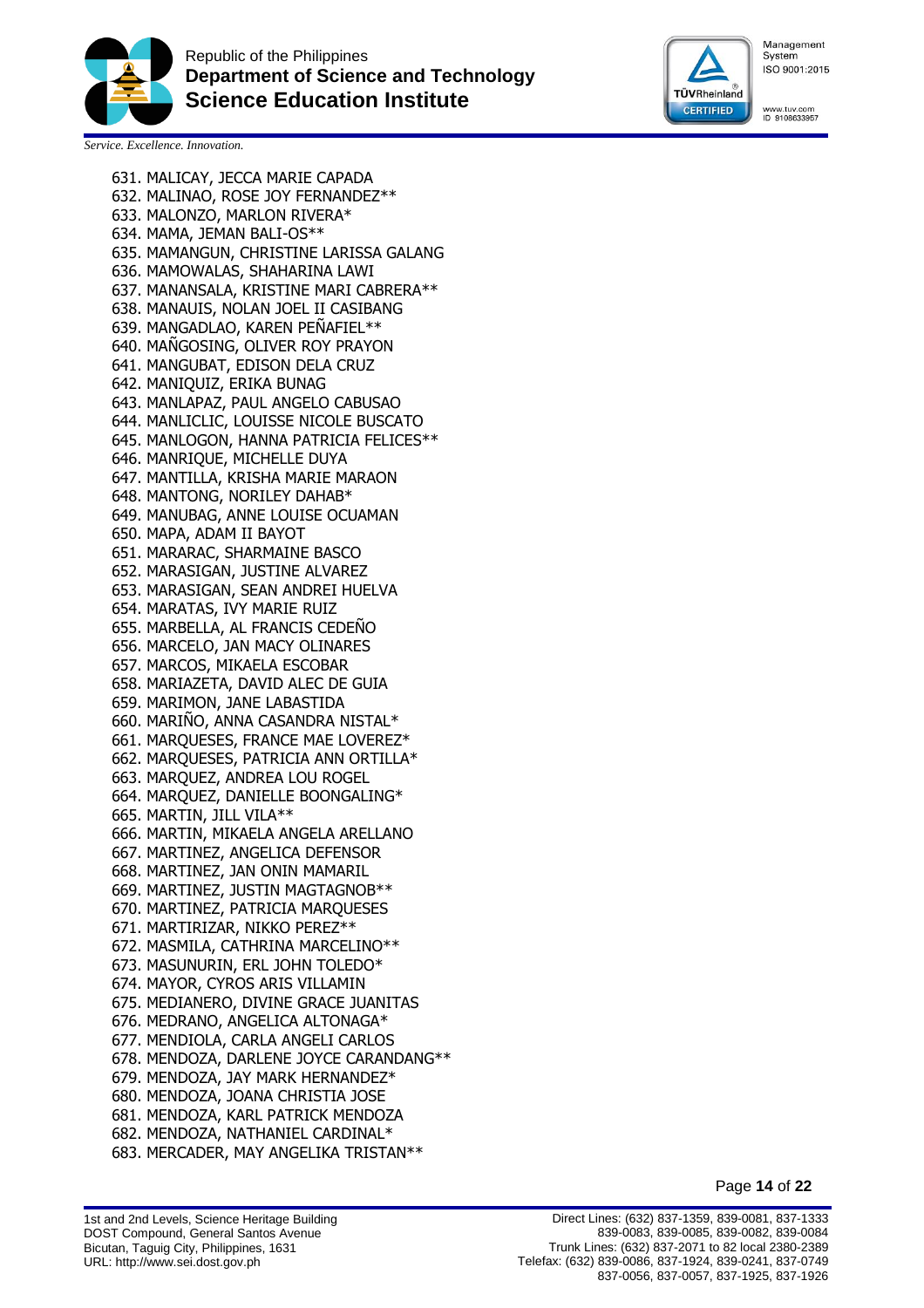



www.tuv.com<br>ID 9108633957

*Service. Excellence. Innovation.*

684. MERCADO, DENNIS DAVE NACION

685. MERTO, JERICHO NAPOLE\* 686. MILO, JAY JAY CRUZ 687. MINA, LADY ABIGAIL RABARA\*\* 688. MINGO, LOVELY FAITH ASISTER\* 689. MIRABEL, TRISHA MAE JUANITAS 690. MIRANDA, JEROME CRUZ\* 691. MIRANDA, MARC KARTER AMPOSTA\*\* 692. MIRANDA, MARY PAZ TELLO\* 693. MITRA, CRISTINA ROSELLE SARMIENTO 694. MITRA, PEEJAY ASIA\* 695. MOJICA, JERMILLE SHANE MENDOZA 696. MONCAL, SYRA BHEA LABANON 697. MONDILLA, JOHN MIKKO PALACA 698. MONIS, GIAN CARLO ORODIO\* 699. MONSALUD, MARIANNE GWYNETH ELAMPARO\* 700. MONTALLANA, SEAN LEEMUEL PAREJA 701. MONTEFALCON, MYRON DARREL LAYUG 702. MONTERO, ANDREI DOMINIQUE 703. MONTEVEROS, PEACHY DAGOY\*\* 704. MONTON, JODAN ADLAWAN\* 705. MONTOYA, REA MAE ABIG 706. MONZOLIN, DIANNE MANGUBAT\*\* 707. MOPAS, LYKA SORIANO\* 708. MORALES, HAROLD DELOS SANTOS\* 709. MORALES, MERILYN TABANGAN\*\* 710. MORENO, ADRIENNE MIRITZA INGUITO\* 711. MOREÑO, KENNETH GUINALING\*\* 712. MORTEL, EFREN LIANZA\*\* 713. MOSEÑOS, KYLE CLOUIE SESCON\* 714. MOSQUITO, KIMBERLY CLAIRE VICOY 715. MUÑASQUE, JEZYL BRONSAL\*\* 716. MUNDA, MA. BETH GIEL ORESTE 717. MUNOZ, ANGELICA JOYCE DE QUIROZ\* 718. MURO, ALMIRA ASTRID FAJARDO 719. MUSTAPHA, WANESHA MAROHOM 720. MUTIA, FATHMA ALIAH REMBOT\* 721. NACIONALES, LOUISA MAY DE LOS ANGELES\* 722. NALAM, NICY MOTA\* 723. NAOE, ANGELLE MAE LACEBAL\* 724. NAPOLIS, ATHENA JANE ALINSUOT\*\* 725. NARISMA, JAYIA MAE NATONTON 726. NARRA, JENNY ROSE FORNIS 727. NATANAUAN, AIZYL ANN EYAC 728. NATIVIDAD, CHRISTINE JANE MAMAUAG\*\* 729. NAVARETTE, KENLORD CAPANAYAN 730. NAVARRO, RHIELA PAYE ESGUERRA\* 731. NAZARIO, DJ EDARL JUPIA 732. NICANOR, MARY ALLEN PEJAS\*\* 733. NICOLAS, AUVEPHER SALVADOR\* 734. NICOLAS, JHOESAN JOSIAH GUZMAN\*\* 735. NOGRA, JOHN MAR ARREGLO 736. NOLASCO, KATHERINE GRACE CUETO

Page **15** of **22**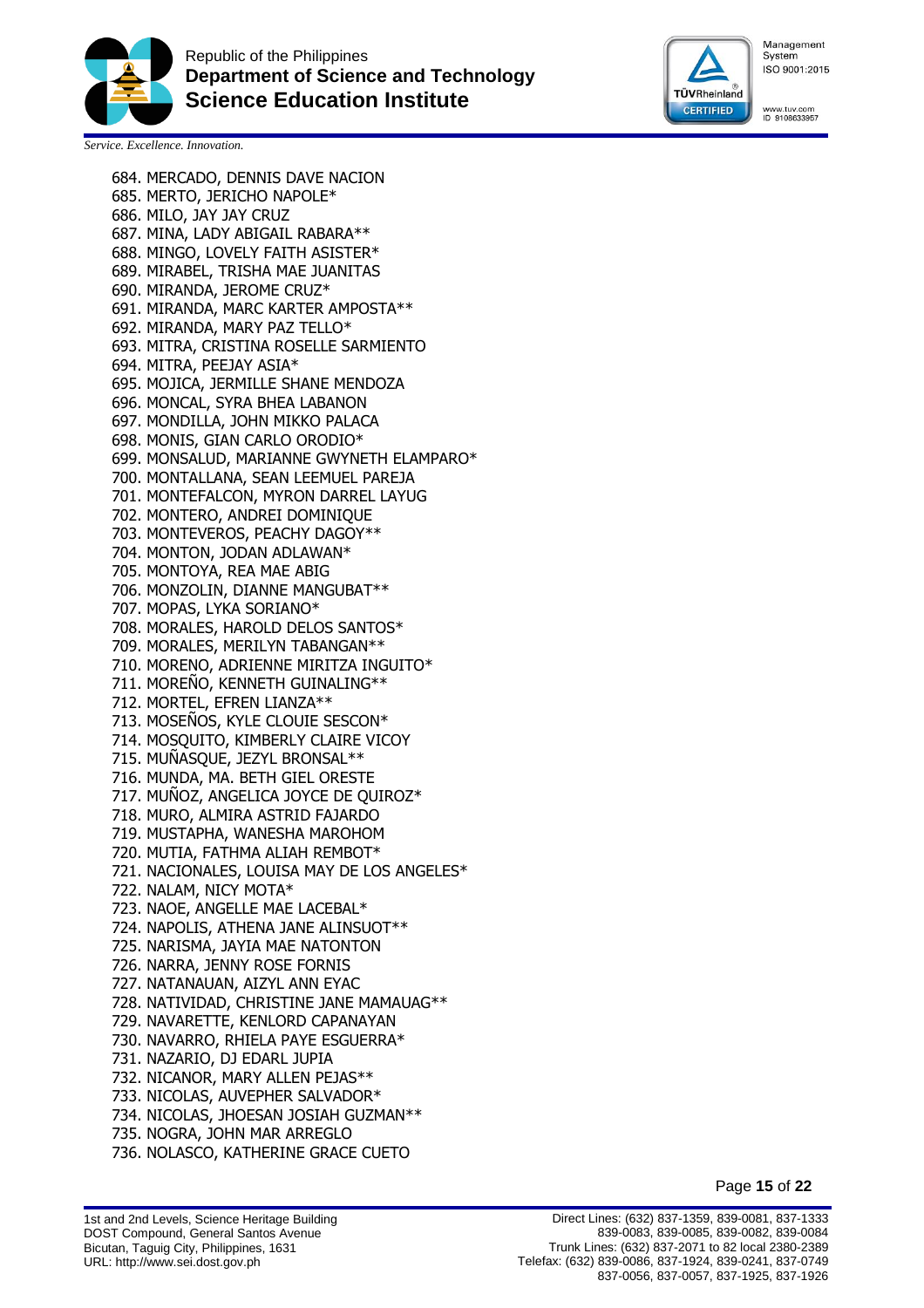



www.tuv.com<br>ID 9108633957

*Service. Excellence. Innovation.*

737. NONESCO, LEZANDRO LAGO\* 738. NORA, JANNA LORRAINE CEA 739. NORIEGA, CHARLES NYLXON CUE\* 740. NOVABOS, KRISTINE JOY REGALA\* 741. NUEVO, JOSE JR. ESCORO 742. NUGARA, JULIENNE AMALLO\* 743. NUÑEZ, RASHIN DINOY\* 744. NUÑEZ, TANGERINE LUDOVICE\* 745. OBLINA, KRISTINE JOY NOBLEZA 746. OBRERO, JECEE RYN CABANES 747. OCAMPO, MARINELA MALICDEM\*\* 748. OCAN, CHARMY ROSE ACUNIN\* 749. OCFEMIA, JULIE ANN DASCO\*\* 750. OCHO, ANA JESA MANGCA\*\* 751. ODAL, RICO TUTOR 752. OGOC, SHEKINAH LANOY\*\* 753. OGSONAR, JEROME RAPADA 754. OHAGAN, JANES MACABALE\*\* 755. OKAMOTO, SHANELYN KEITH ESPINOSA\*\* 756. OLIDO, JESON MAGALONA\* 757. OLINO, RYAN BENEDIK PASAGUI\* 758. OLIVARES, CLOYD MICO ARROGANTE 759. OLOR, JOHN CHRISTIAN ASIS\* 760. ONG, CHANTAL VENIZE MANALO\*\* 761. OPEDA, RONALYN GITOMO\*\* 762. OPLE, LEA NARRA LUMACAD\* 763. ORARIO, HANS NICO JORGEL PAGUIO 764. ORATE, DAINTY MONICA VENCI\*\* 765. ORBE, REY REGALA\*\* 766. ORDOÑEZ, LEA MAY ALAGANO\*\* 767. ORESCO, KHRYZIA OMAGAP\* 768. ORGANO, MARIA VICTORIA MARAMO\*\* 769. ORGELA, EDISON GRENCIO\* 770. OROLFO, CONSTANCIO III PLANDANO\* 771. OROPEL, DENMAR JOHN MANUGAS 772. ORTEGA, JEFFREY LEYNARD FLOMAR 773. ORTIZ, ERMELIZA ANTIPUESTO\*\* 774. ORTIZ, ROBERT VINCENT SALAMAT\*\* 775. ORTIZ, SHELLA MAE DIVA 776. OSEÑA, RYNZIER VISDA 777. PABINGUIT, DANA LOU LANDINGIN 778. PACADA, KEANA ROSE GARCIA\* 779. PACIO, MARIQUITA GABINO 780. PACNIS, MARIFEL VEGA\*\* 781. PADILLA, JAY RHALD CABALLES 782. PADILLA, MARIAH ANGELIKA GABRIELLE SY 783. PADILLA, RENE LLAVANES\* 784. PADOLINA, SEAN BARBARRA MAGCALENG\*\* 785. PAGALILAUAN, VENESSA MARIE CALUBAQUIB 786. PAGARAGAN, TRISHA MICAELA RAMOS 787. PAGATPATAN, KRIEZHER VEEHNE MANZANILLO 788. PAGAYUNAN, JEAN GONZAGA 789. PAGSANJAN, ARCHIE RIVERA

Page **16** of **22**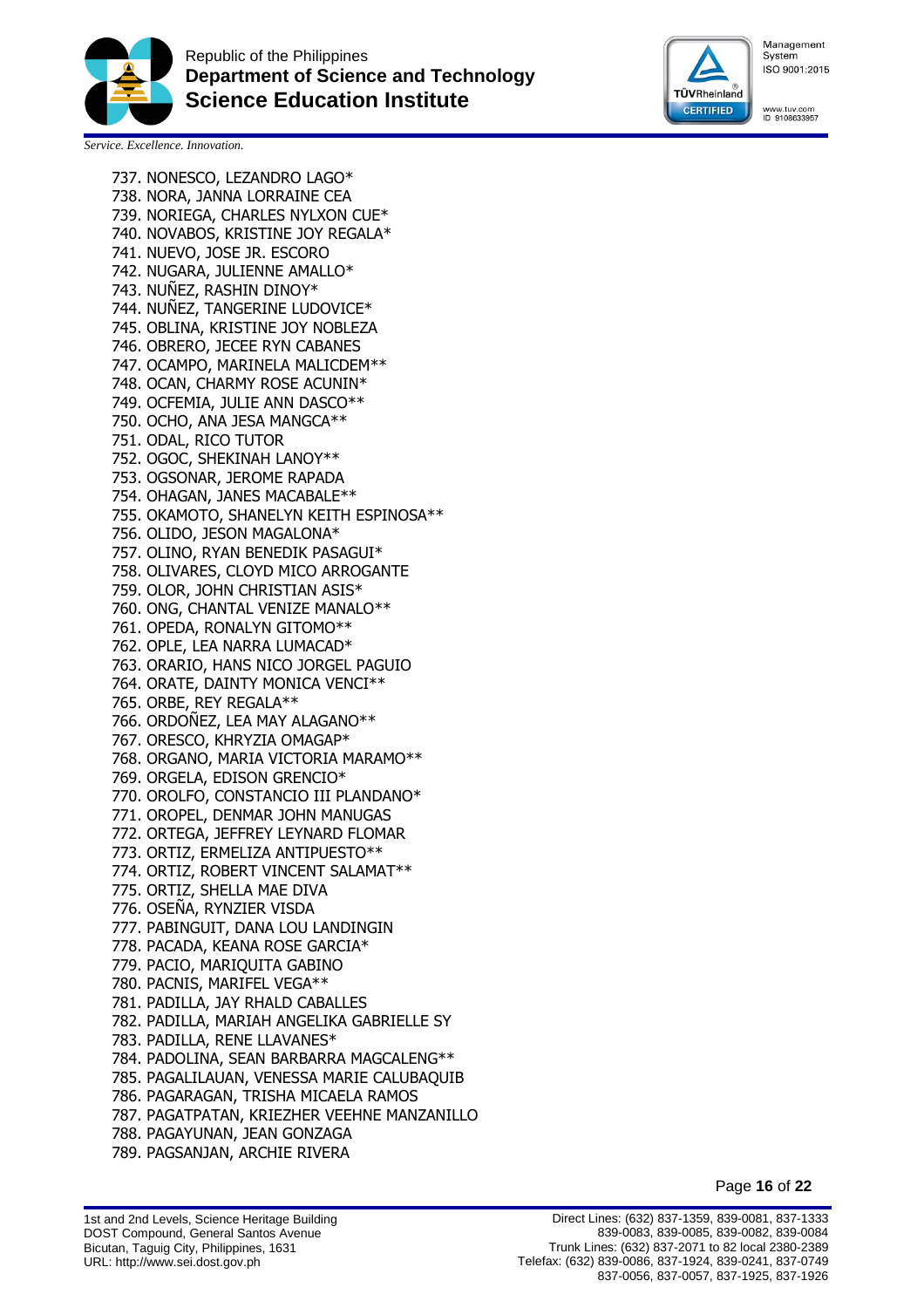



www.tuv.com<br>ID 9108633957

*Service. Excellence. Innovation.*

790. PAJA, MARIA MELANIE BELEN

791. PAJARES, EMILIO FUENTES\*\* 792. PAJUTAN, REIN ELIKA SANCON 793. PALADAN, RICHELLE BARROZO\* 794. PALEAN, ERINNE LEIGH CARNIYAN 795. PALEN, MYRRH GARCIA\*\* 796. PALER, YVONNE TORAYNO\* 797. PALMES, DANN VINCENT DUMARAOS\*\* 798. PALO, LYKO 799. PANAHON, KENNETH LOPEZ\*\* 800. PANG-AG, GODWIN GALLENA 801. PANGAN, ANGELA MARIE SANTIAGO\* 802. PANGANIBAN, FERWIN JOHN DELA CRUZ 803. PANGILIGAN, CHARMAINE MARIE CLARIN\*\* 804. PANICAN, RICHMOND MARCOS 805. PANTOLA, JAMES KENNETH MANGROBANG\* 806. PARCON, LEA JOY QUINTO 807. PASANDALAN, AJZIZAH KANAPIA\* 808. PASCUA, JAN LORENZ OLIVAS 809. PASCUA, JOHN VINCENT PALMON 810. PASCUAL, FERNANDO JR. LUGUE 811. PASGALA, MAT CHRISTOPHER PERIGO\* 812. PASION, ELLAINE PAMPLONA\*\* 813. PATANGUI, PRINCESS ANGELA LOZANO 814. PAVA, KRISTINA CASANDRA LAROGA 815. PAYLAGA, CHRYSANTHE MAE JARIOL\* 816. PEDROSA, MA ERIKA NINA BALLON 817. PEÑALBA, ALEXANDER BAGAS 818. PEÑALOSA, MA. KATHERINE DELOS SANTOS\* 819. PEÑONES, JOMER CANUTO 820. PENSOTES, ANNELYN JOSEPH JR. ALCANTARA 821. PENULIAR, AARON JHOE MARARAC\*\* 822. PERALTA, MAXIMO JR. AGACID\* 823. PEREGRINO, ANDREA MAGALING 824. PERESORES, MARGIE LOU UGDAMEN\* 825. PEREZ, HARVEY ANUNCIACION\*\* 826. PEREZ, IERAN CHRIS EUGENIO\* 827. PEREZ, LALAINE SONIO\* 828. PEREZ, MARVIN EISMA\* 829. PEREZ, MARY ANTONETTE MORILLO\*\* 830. PEREZ, RENCIS DESIREE LUANGCO 831. PERMEJO, ABIGAIL ALVAREZ\*\* 832. PERNIA, ANGELA TABA 833. PIALAGO, JAIME JR. JANDOG\* 834. PINO, NICHOLE ATCHASO\* 835. PLADIAS, AIME MARIMON\* 836. PLAZA, MARY JANE LENOGON\* 837. POMPA, NAOMI KATIGBAK 838. PONTIGON, JENNY MORES\* 839. POQUIZ, WILFREDO JR. MENDOZA\*\* 840. PORTUGAL, JAN DIMITRI BARCELONA 841. PORTUGAL, JAZHEERINE 842. POTUTAN, FEBETO JR. LUMOSAD\*

Page **17** of **22**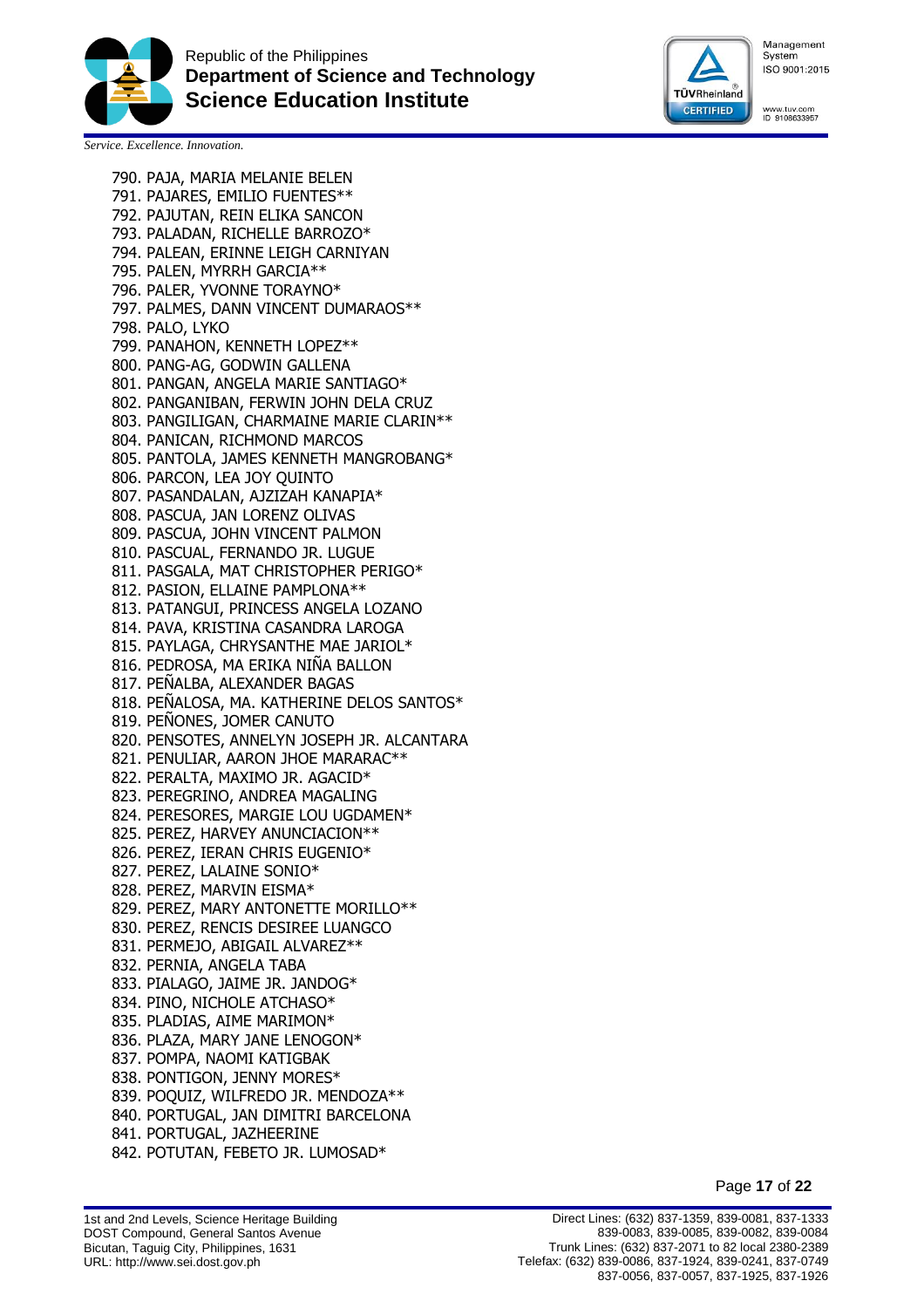



www.tuv.com<br>ID 9108633957

*Service. Excellence. Innovation.*

843. PREQUENCIA, GIO PATRICK SUJETADO\*

844. PUA, LESTER DAVE GAMBITO 845. PULGARES, MAE CAROLYN PINDOT 846. PURISIMA, RENMEL JOSEPH FLORES 847. QUIAMBAO, AYA ERIKA LAZARTE 848. QUIAMBAO, GABRIEL ANGELO LOZADA 849. QUICHO, ALEXANDRIA BERNADETTE DILAG\*\* 850. QUIJANO, DANIELLE KARLA BALTAZAR\*\* 851. QUIJANO, DANNICE CLUE PADILLO\*\* 852. QUILATON, JOSE SUGALA\*\* 853. QUILLAO, MEANGEL TALOTALO\*\* 854. QUIMING, CHRISTOPHER BRYAN ERICK ROSARIO\* 855. QUINTO, MELISSA UMPA\*\* 856. QUISTO, CHRISTIAN REY DECHAVEZ\* 857. QUITON, DOMERCK BRIGSON CONCEMINO 858. RABAL, ANDREW FLORENCIO\* 859. RABIDA, JESSA ROYO\*\* 860. RAMIREZ, ETHEL ROE YASTO 861. RAMIREZ, TRISHA MAE BAYAN\*\* 862. RAMOS, ALEXANDRA AREL GAYAMO\* 863. RAMOS, ARRA LEA VELEZ\* 864. RAMOS, REA ROSE BAGAOISAN\*\* 865. RAOET, MARY ANNE CAPISTRANO 866. RAPADA, RIZA MAREE DELA CRUZ\*\* 867. RAQUEL, BJORN JASPER ROLE\* 868. RASGO, JOHN REY FORTU\*\* 869. REBUYAS, MA. CARMELA VILLOTES\* 870. REDONDO, MARK ANGELO ZURETA 871. REFUGIA, CHRISTIAN JOSEPH MASCAREÑAS 872. RELACION, PATRICK REYES 873. RELUCIO, BERNARD ANTHONY TIONGCO\*\* 874. REODICA, KATE DIANE BANAAG 875. RETRETA, CHERADEE ALLEAH SABALA 876. REYES, FELICIA EIRA BAYOT\*\* 877. REYES, JUSTINE JOY COMPETENTE\* 878. REYES, MIKAELA GONZALES 879. RIGA, JALIL COSING\* 880. RIVERA, DENNIS CHRISTIAN MAGSAYSAY\*\* 881. RIVERA, FRANCES ANGELENE GALANG 882. RIVERA, KEIFFER GEM DYLAN VILLANUEVA\*\* 883. RIVERO, JOANNA CERVANTES\*\* 884. ROBLES, GLADYSDHEL SILVA 885. RODA, LEAN MARIE RECTO\* 886. RODRIGUEZ, MARJORIE CAMACHO\*\* 887. RODULFO, JENIE ANNE ARMAMENTO 888. ROJAS, JOHANNE RHYNNDELLE DAROY 889. ROJO, DAN GABRIEL GUZMAN 890. ROLDAN, JOCELYN PALERMO\*\* 891. ROLLE, CHRSTIAN ANGELO BUEN\* 892. ROMERO, JENNY HAZEL CAOILE\*\* 893. ROMO, GENEROSO RENE III MENDOZA 894. RONQUILLO, LOREN JAY GAYON\* 895. ROQUE, JOELLE BRYCE PALATTAO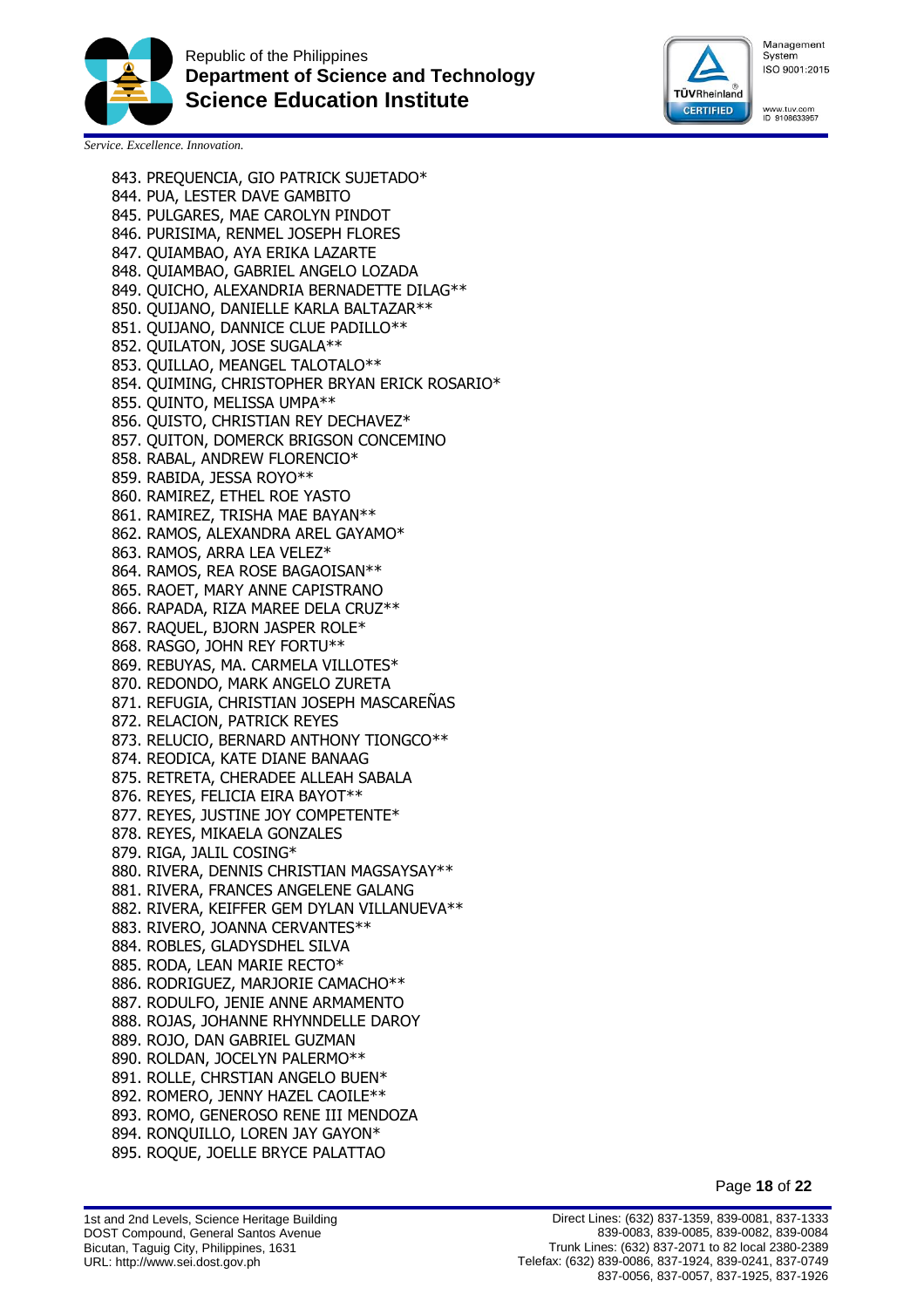



www.tuv.com<br>ID 9108633957

*Service. Excellence. Innovation.*

896. ROQUE, MARIA GRACIELLA LIGON 897. ROSEL, GERALDINE ELIVERA\* 898. ROSELL, MARION FRANCES MONTELLANO\* 899. ROXAS, CZAREYNA ESGRA\*\* 900. ROY, EDRIAN TAYAO\*\* 901. RUIZ, IRA LINEA NARTATEZ 902. SABAR, JHETLYN MARI BACONGAN\* 903. SABATER, NATHANIEL MARCELO\*\* 904. SABELLONA, WINSTON AMOGUIS\*\* 905. SABES, KISHA CANDOLE\*\* 906. SABIDALAS, JOE-DEL MICMIC\* 907. SACUEVO, NIÑO ALIGAGA 908. SAGMON, HENRY JOSHUA ESPINA\* 909. SAGUN, GWENEALLE LUINE LADIA\*\* 910. SAHAGUN, KRIZEL TUMAMAO 911. SALAZAR, CHASSY ANGEL BARRIOS\*\* 912. SALAZAR, JAYNEE ONOFRE\* 913. SALAZAR, KHRIZZIA LAE VENTURANZA 914. SALAZAR, MARC JOSHUA JOSE 915. SALES, JAZEL SABAN\*\* 916. SALESA, VANNARENEAL DACION 917. SALIGAO, JAYSON MORALES 918. SALLE, MA. NESTLE LYZA ENARLE\*\* 919. SALVE, JOSHUA DOMINGO RIVERO 920. SALVOSA, HAZEL ANGELA SALIGAO 921. SAMANIEGO, MICO GONZALES 922. SAMORANOS, JESBELLE DAEL 923. SAMPAGA, ANGELYN PASCUAL 924. SAMSON, MAE GLENN ALICDAN 925. SAN LUIS, GEROME PHILLIP BONITE\* 926. SANCHEZ, CARL GEOFFREY DEL MUNDO 927. SANCHEZ, CHRISTIAN JADE ENGLIS\*\* 928. SANCHEZ, JOHN LYDON PERILLA 929. SANGANGBAYAN, TRISTAN MARTINEZ\*\* 930. SANTIAGO, ANTOINETTE MENDOZA 931. SANTILLAN, AILEEN ALAGAO 932. SANTILLAN, ALFONSE ZECHARIAH NICOLASORA 933. SANTONIA, JOHN CARLO MORADA\* 934. SANTOS, AURBEY LAINE ALARCON 935. SANTOS, CESAR JOREL III RAMOS\*\* 936. SANTOS, CHARMAINE ALMOQUERA 937. SANTOS, CLARE JAZZLYN CAPILI\* 938. SANTOS, EDRIN CLYDE TY 939. SANTOS, JENNIFER VIVAS\* 940. SANTOS, REGIE NHOLD DE LUNA\*\* 941. SAPA, JERICK MODRIGO\*\* 942. SAPIGAO, HARVEY LIMET 943. SAPLOT, IRISH LAPINIG 944. SARABIA, ADESSA GALO\*\* 945. SARMIENTO, JAIMENIA PINEDA\* 946. SARMIENTO, STEPHEN IVAN TOLENTINO 947. SARZUELO, SHERWIN CANDOLE\* 948. SAVADERA, JULIAN MIGUEL UY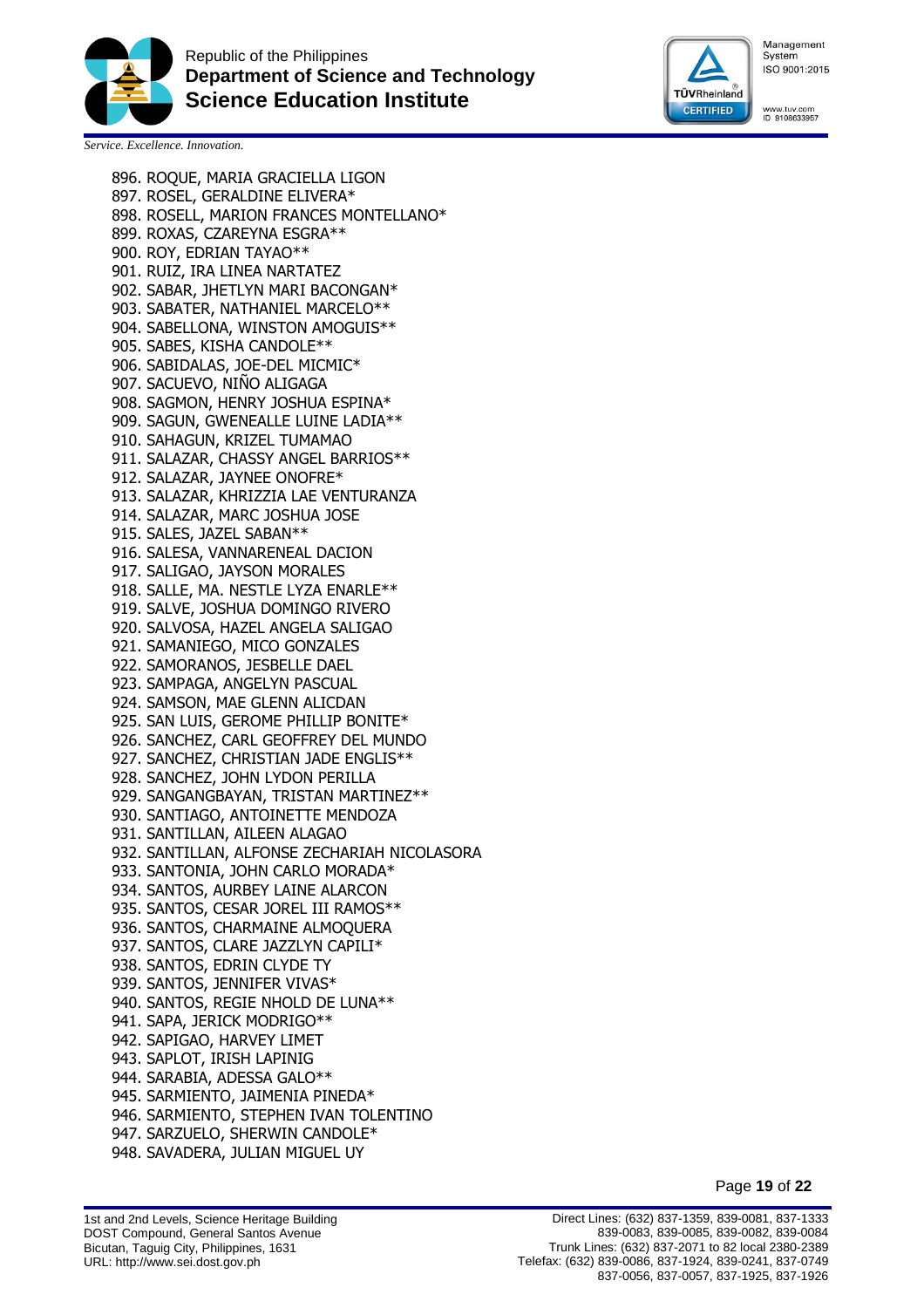



www.tuv.com<br>ID 9108633957

*Service. Excellence. Innovation.*

949. SAYAT, MARK JOSEPH INTIA\* 950. SEBASTIAN, JAMES DAINYEL ROJAS 951. SELERIO, JOLLIE-ANN DICDICAN\*\* 952. SERNA, THEA EUNICE GACAYAN\*\* 953. SERRADO, EARL DWIGHT REFUGIO\*\* 954. SERRANO, IVY JOY ODIAS\*\* 955. SERRANO, KATHRINE MAE OCAMPO\*\* 956. SIBOLINAO, KYLE SALUBRE\*\* 957. SIDLACAN, MARY ANTONETTE PARADO\*\* 958. SIERVO, ASHLEY BAUTISTA\* 959. SIGRE, ROSE ANN PENARANDA\*\* 960. SILAPAN, JESTER JAVIER 961. SILLADOR, SALVADOR III LUBRICO 962. SINAJON, EARL JOHN CASIDO\*\* 963. SINTOS, JESSA MAE AUXTERO\* 964. SIOCHI, ELSHA MUANGHAN\* 965. SISCAR, ADJILENA CANOGORAN\*\* 966. SISCAR, JAKE CLOSA\*\* 967. SITOY, JOLINA ACLO\* 968. SOLATORIO, ROLAND KENNETH ROLLON\* 969. SOLIJON, GERTRUDE GRACE BALISTOY 970. SOLIMAN, SHINER JEAN ORANTE\* 971. SOLINAP, GEMMA MINA\*\* 972. SOMBILLO, JALEN AERON GALET\* 973. SONGSONG, CARL JOHN GUELA\*\* 974. SORIO, EMMANUEL CHRIS BAXIMEN 975. SUA, DARYL JOHN MAGON\* 976. SUAREZ, ELMER JR. AGUILON 977. SUHILLO, KYLA FRANCHESCA MATEO\*\* 978. SULTAN, AAMER TONGCO\* 979. SUMADSAD, MARELLA CUETO 980. SUMAGAYSAY, PRINCESS FAITH MIGUEL 981. SUMALABE, LORENETTE ANNE LOPEZ 982. SUN, CHLOE SOFIA MEDINA 983. SUOBIRON, ARTJEAN VAL SORIANO\*\* 984. SUZARA, ANGELO JOSEPH MUNDA 985. TABAG, JOSHUA HONDANTE\*\* 986. TABIONGAN, WHEY PEDRERO\* 987. TABORNAL, KRISSA JOY LEYSON 988. TACLIMA, LARA ABRAHAM 989. TAGAL, STEFANI REIGN BENITEZ\* 990. TAGAMA, JENILYN MARIANO\*\* 991. TAGRA, JOVAN BUG-OS 992. TAJADA, MARIA FE AGOT 993. TAJON, JEFFREY PADAMA\*\* 994. TALABOC, GENNICA MACALINAO\* 995. TALISIC, BRIAN BALATERO 996. TALOSIG, RYAN RUSSEL LEUTERIO 997. TAN, CALEB PAOLO DY\*\* 998. TAN, HANSMEEK RIVERA\* 999. TAN, JEANNELLE WINZY NG\* 1000. TAN, JOSHUA NICOLAI MILLEZA\*\* 1001. TAN, KASHLEE GWYN CHUA\*

Page **20** of **22**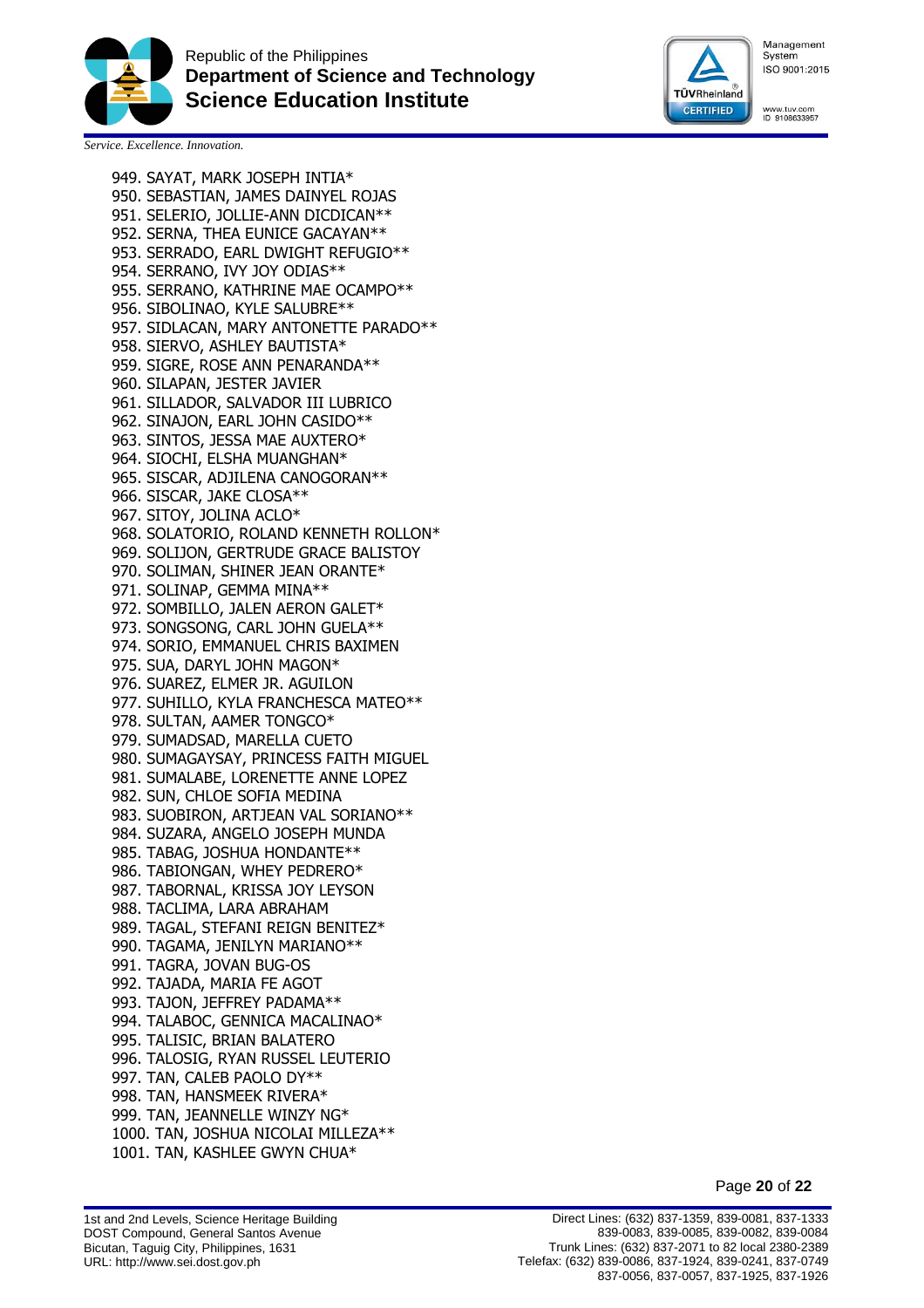



www.tuv.com<br>ID 9108633957

*Service. Excellence. Innovation.*

1002. TANEO, VIMA MICHELLE DANIEL\*\* 1003. TAPADO, MOISES BRYAN CUSTAN 1004. TARO, JOSIELYN LINGATONG 1005. TAVERA, ALVIN DE JESUS 1006. TAYAG, LOUIS ANDREW REYES\* 1007. TEH, ROSANETH EDUQUE 1008. TEJOSO, MARK GIL IVAN VILLAS\* 1009. TELIN, RAVEN PROLLO\*\* 1010. TENG, PAMELA JOYCE CHU 1011. TEOLOGO, JMHAR KYLLE TALAMISAN\*\* 1012. TESORERO, ALONA JANE MENDOZA 1013. TIDALGO, LINIMEL TELIN\* 1014. TIGLAO, JEHUDIEL EUGENIO RAMOS 1015. TIMANIL, ALLYSSA ALLYSON VALLEGA\*\* 1016. TIOZON, MA. JOHANNA LOSANDE 1017. TOGONON, CORNELIO NOEL VIADNEZ\*\* 1018. TOLEDO, JOURNEY PAUL EMPLEO\* 1019. TOLENTINO, ANGELO DE GUZMAN\* 1020. TOMAQUIN, MARIA ELOIZA CAMAJALAN\* 1021. TOMELDAN, ALJON CORPUZ\* 1022. TOÑACAO, THEA BEATRIZ BALILING\*\* 1023. TOÑGO, HONEY GRACE BAJA\* 1024. TORCENDE, VINCENT DERWIN MOISES 1025. TORILLA, NATHANIEL TACASTACAS 1026. TORIO, ERICKA MARIE DEPOSITAR 1027. TORREJOS, REYNA MARIE PATALINGHUG\*\* 1028. TORRERES, ALDWIN TAYOBA 1029. TORRES, BRENROMEL DURAN\*\* 1030. TORRES, JEMMELYN DELOS SANTOS 1031. TORRES, SOPHIA ANGELA MAE RAYPAN 1032. TRAMBULO, ERNA MARGARETTE POLICARPIO 1033. TRANQUILAN, SHERY ANN USMAN 1034. TRUMATA, MELANIO CALAYAN 1035. TUBIDAN, GLYNRY LOZANO 1036. TULAWIE, KRISHA ROBERTO 1037. TUMBAGA, AKIAH SHAIRA IMBUIDO\* 1038. TUMBOCON, NADINE ANGELINE LAO 1039. TUMINTING, MA. MICAELA GOZON\* 1040. TURITA, STEVE CAPADA 1041. TUTOR, JOWELLYN CAROLE BELONGHILOT 1042. UBOD, LEIZELLE MAE ENIOLA 1043. UMEREZ, EDWARD VINCENT JOVERES\* 1044. UNTALAN, DANICA JOYCE ABEJO\* 1045. UNTARAN, RAYMOND RYAN RABIN\*\* 1046. URRETE, ARIENE MAY RUBIO 1047. UY, GEOSEF VIKTOR CHUA 1048. VALDERRAMA, DYANNA OREJOLA\* 1049. VALDEZ, ARLYN PERDIDO 1050. VALDEZ, GEEBE LATRIEL MENDANIA\*\* 1051. VALDEZ, KIRSTEIN ENA PADERNA 1052. VALENTIN, YVONNE BRITHANY SALCEDO 1053. VALEROSO, RALPH LOUIE PINGKIAN\*\* 1054. VALGUNA, JOHN REY VISPO\*

Page **21** of **22**